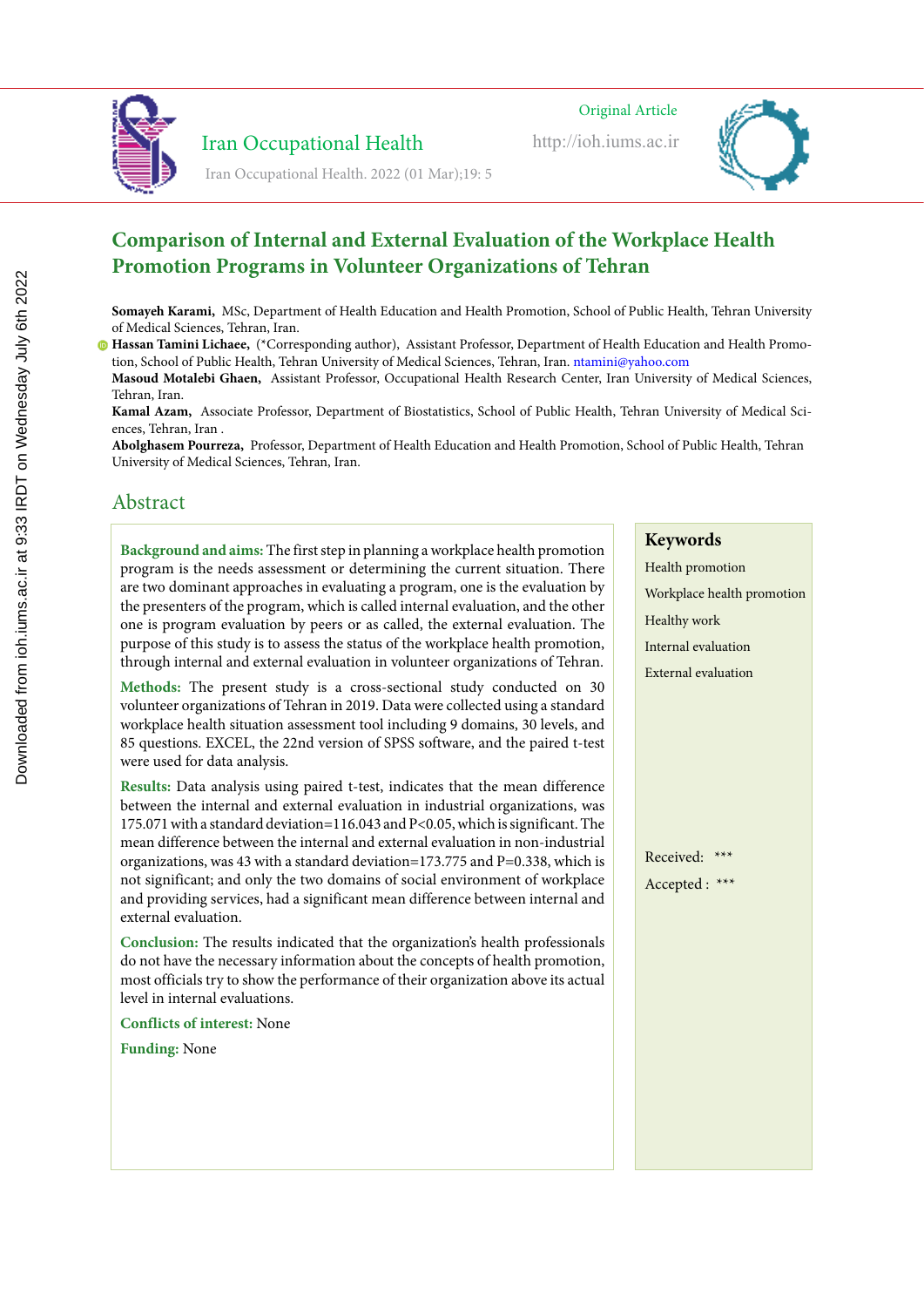#### **INTRODUCTION**

An unhealthy lifestyle is one of the critical factors affecting chronic diseases in developed countries (1). Moreover, poor nutrition and exposure to harmful factors, could cause disease. People encounter illness due to contact with harmful agents in any place, thus, they may suffer from occupational diseases if these factors occur in the workplace (2). The health status of employees may be affected in the workplace through different situations, such as working in an unhealthy workplace, lack of sufficient skills and competence, lack of mutual support from colleagues. Further, a workplace can serve as a source for individual growth and personal skills (3). According to relevant studies, unhealthy staffs provide less productivity, have less ability to do their tasks, and have higher absenteeism because of illness (4). According to International Labor Organization (ILO), accidents cause one-third of the work-related deaths (5). There are millions of Iranians who face many dangers caused by workrelated accidents, many die or suffer from disability each year (6).

In 1931, insecure actions (88%) and insecure situations (10%) were introduced as the most common reasons of industrial accidents (7). Moreover, results of etiological studies on work-related accidents indicated that 85%-98% of the occupational accidents are caused by unsafe behaviors stem from the attitude, behavior, and culture of the employees (8). Now, the advent of some concepts such as health promotion and workplace health promotion, has made experts redirect their approaches from individual risk factors, workplace safety, and harmful physical agents, towards health-promoting environments (9). In health-promoting workplaces, employees and managers are collaborating within a continuous improvement process, taking steps to protect and promote the health and safety of staff and reaching a stable workplace (10). Workplace health promotion, tends to improve the employees' health (11). "Workplace health promotion" is influenced by "occupational health" measures and the general concepts of "health promotion". Work health promotion means using concepts, principles, and strategies designed by the Ottawa Charter for Health Promotion of staff and managers, based on all aspects of the workplace (12). As a place accessible to a large population, who spend about two-thirds of their lives there, the workplace is an appropriate atmosphere for the health promotion programs (1). There are many natural social networks in the workplace; hence, it is possible to provide health promotion sites for about 85% of adults per year, while 3 years is the time required to contact 755 of the USA population through GPs. There is higher accessibility to adults in the workplace, even in comparison with 1500 hours of education in schools per year. Workplace health promotion, covers all the activities in the workplace and aims to improve and support the health and wellbeing of employees, either by themselves, employers, or society (13).

Requirements and preferences must be determined to design various workplace health promotion programs, including comprehensive health education, providing services for employees, creating a supportive physical-social environment for health promotion, screening employees, and giving suitable treatments and follow-up, as well as integrating health with an organizational culture. Needs assessment is done to outline an overview of the current situation, to plan and improve the future situation. There are two core approaches to the evaluation or assessment of a program; one is performed by executors of the program that is named internal evaluation, and the other approach, called the external evaluation, is done by external peers (14-17). Internal evaluation paves the way to illustrate the quality of the program or institution. It also allows the educational organization to achieve its long-term objectives (18). Validation, is usually considered as the synonym of external evaluation, in which the quality improvements and responsiveness, are its purposes (19). Various models have been designed in Iran to evaluate the health promotion aspect of workplaces, while the health promotion aspects and lifestyle have been ignored in these models. Evaluation tool for the workplace health promotion status, is one of the most comprehensive and practical health promotion models indigenized in Iran (10, 20). The present study was conducted to evaluate the workplace health promotion status through internal and external evaluation in volunteer organizations in Tehran, Iran.

#### **METHODOLOGY**

The present study is a cross-sectional study conducted on 30 volunteer organizations (Including 14 industrial, 5 administrative, 2 medical, 2 business organizations, and 7 service-based organizations that were divided into two categories for the logical analysis: industrial and non-industrial) in Tehran in 2019. The data collector tool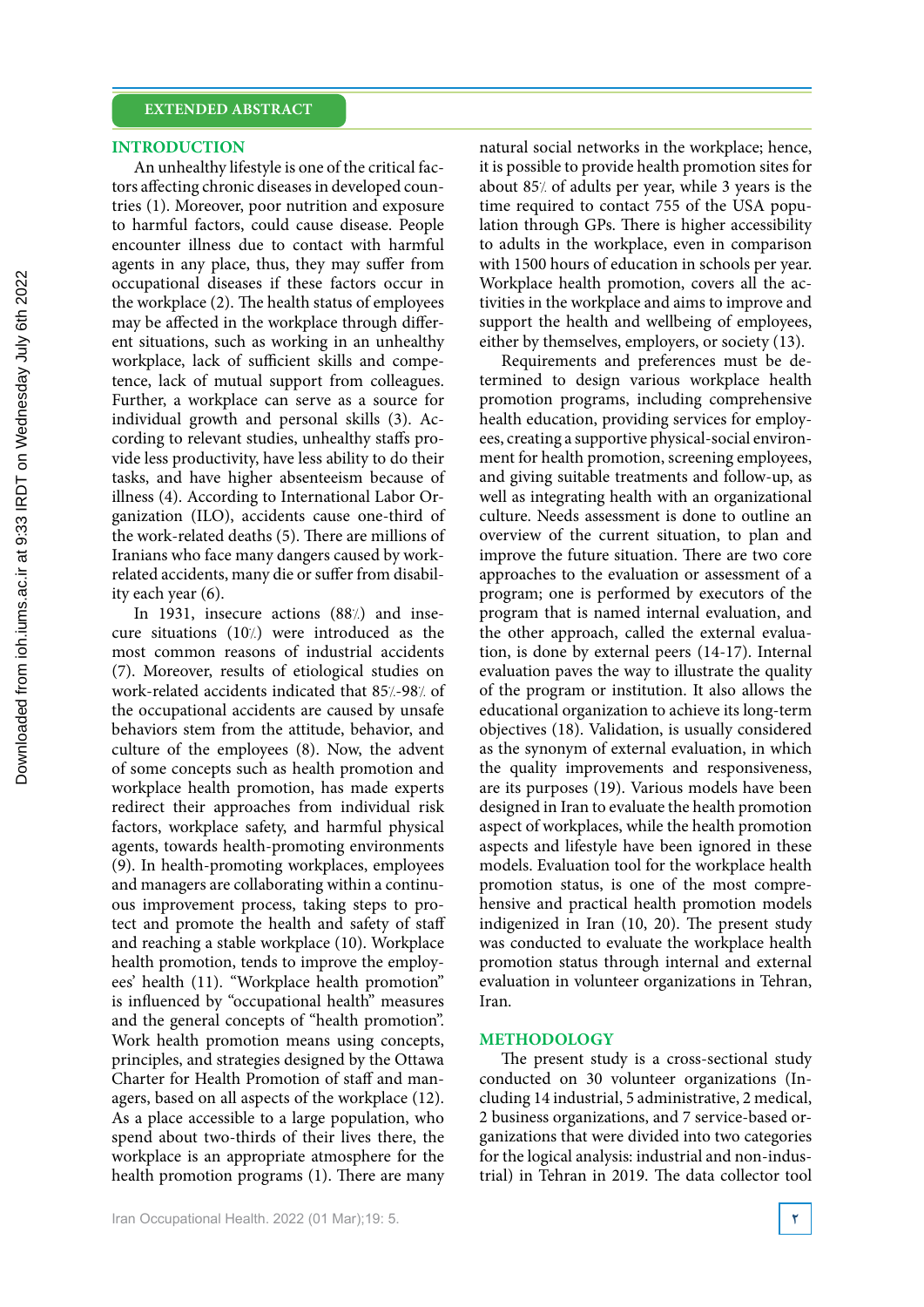includes 9 domains, 30 levels, and 85 questions. These 9 domains are: management and leadership (6 questions), organization (12 questions), psychological environment of the workplace (6 questions), physicochemical and biological environment (9 questions), social environment of the workplace (5 questions), planning of the monitoring implementation and assessment (16 questions), employees (9 questions), providing services (13 questions), health and safety behaviors and health situation (9 questions). In this tool, for each of the mentioned domains, necessary criteria and actions have been determined and a question has been asked about it. In order to facilitate the evaluation process, tips have been also provided as a guide to action; using these tips, evaluators can check and judge the evidence presented in the organization in a more proper way. Evaluators also identify the strengths and opportunities of organizations improvements that can be used to plan the workplace health promotion programs. In order to achieve a quantitative approach, evaluators rate their opinion about the materialization degree of necessary actions in the organization in a four-part set of a 10-point range. On this basis, the maximum and minimum score that each organization can get from the evaluator, is between 0-850. Validity and reliability of the workplace health promotion situation assessment tool, were evaluated in a study that was conducted by an article entitled "Explanation and Design of Workplace Health Promotion Situation Assessment Tool in Iran and its Validation and Utilization". After receiving the code of ethics from Committee for Ethics in Research of Tehran University of Medical Sciences, all organizations in Tehran, including state, private, corporate, industrial, manufacturing organizations and headquarters were called to participate in the research study. These organizations were among the organizations (32 organization) that announced their readiness within the first month of the call, and entered the research voluntarily while explaining the objectives of the research and signing the informed consent form for participation in the research project. They were also informed about the possibility of cancelation and leaving the study at any time, and the confidentiality of the letters. Collected data from this study were analyzed using EXCEL, the 22nd version of SPSS software, and the statistical paired t-test.

*Comparison of Internal and External Evaluation ...*

### **RESULT**

In this study, first, the 81 organizations based in Tehran were called to participate in the study, of which, 68 organizations responded to the call. After negotiations over the phone with the relevant authorities, 29 organizations were reluctant to participate in the study. After two or three face-to-face negotiations, with the 39 remaining organizations, 32 organizations expressed their willingness to participate in the research, voluntarily. Two of the organizations dropped the study halfway through, due to the replacement of their CEO, and the outbreak of coronavirus disease. Collected data from 30 organizations were analyzed by the workplace health promotion situation assessment tool, in the form of internal evaluation and external evaluation. The results indicated that  $14$  (47%) and  $16$  (53%) organizations, out of the total participating organizations in the study, were industrial and non-industrial, respectively.

Figure 1, depicts the comparison between the internal and external evaluation of non-industrial organizations. As can be seen in this figure, the highest and lowest mean differences between the internal and external evaluation of non-industrial organizations, equaled 38% and 5%, respectively. Organization 5 obtained the lowest scores of the workplace health promotion, through internal [174  $(20)$ ] and external [306  $(36)$ ] evaluation of non-industrial organizations. The highest scores were related to the two organizations, 14 [829 (98 $\chi$ )] and 15 [834 (98 $\chi$ )] based on internal evaluation. Organization 14, also obtained the highest score of 620 (73%), based on the external evaluation.

Figure 2, illustrates the comparison between the internal and external evaluation of industrial organizations. As can be seen in this figure, the highest and lowest mean differences between the internal and external evaluation, equaled 37/ and 10%, respectively. Organization 3, obtained the lowest scores of the workplace health promotion through internal  $[277 (33/)]$  and external  $[418$  $(49/1)$  evaluation in industrial organizations. The highest scores were obtained by organization 13  $[831(98)]$ , based on the internal evaluation. Organization 2, also obtained the highest score of  $637(75)$  based on external evaluation.

As shown in table 1, in 30 under study organizations, the minimum score obtained by the organizations through the internal evaluation and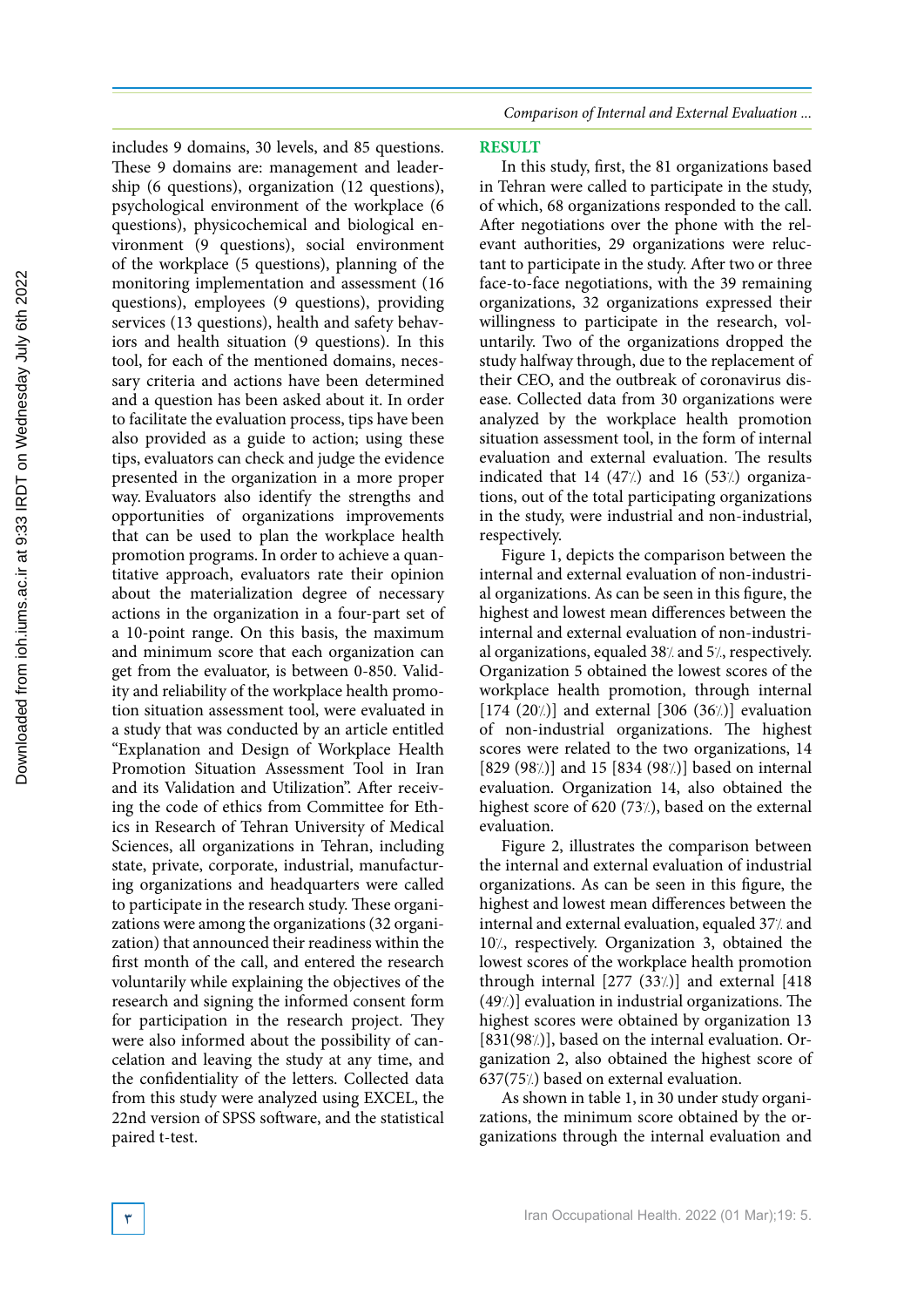## Karami S, *et al.*



Figure 1. Comparison of health promotion status of non-industrial organizations through internal and external

**Figure 1.** Comparison of health promotion status of non-industrial organizations through internal and external evaluation



Figure 2. Comparison of health promotion status of industrial organizations through internal and external evaluations

**Table 1.** Comparison of internal and external evaluation mean of the health promotion situation of organizations

| Max    |                                |              | Min    |           | $\epsilon$ | ₩<br>ര                                                                                                                       | π                                      |                   |
|--------|--------------------------------|--------------|--------|-----------|------------|------------------------------------------------------------------------------------------------------------------------------|----------------------------------------|-------------------|
| π<br>ᆔ | Internal<br>団<br>نع<br>Iuation | π.<br>ω<br>ℼ | ◫<br>ā | ₩<br>anne |            | ĚХ<br>$\rightarrow$<br>⇁<br>ನ<br>–<br>ര<br>een<br>Ena.<br>g<br>−<br>$\Box$<br>⋼<br>Æ<br>ಸ<br>notian<br>٣<br>ť<br>ര<br>$\sim$ | ಸ<br>∾<br>宝<br>-<br>Сą<br>ण<br>ь<br>Ξ. | ∽<br>団<br>Сą<br>ь |
| 637    | 834                            | 306          | 174    | 0.001     | 161.7      | 104.633                                                                                                                      | 516.3                                  | 620.93            |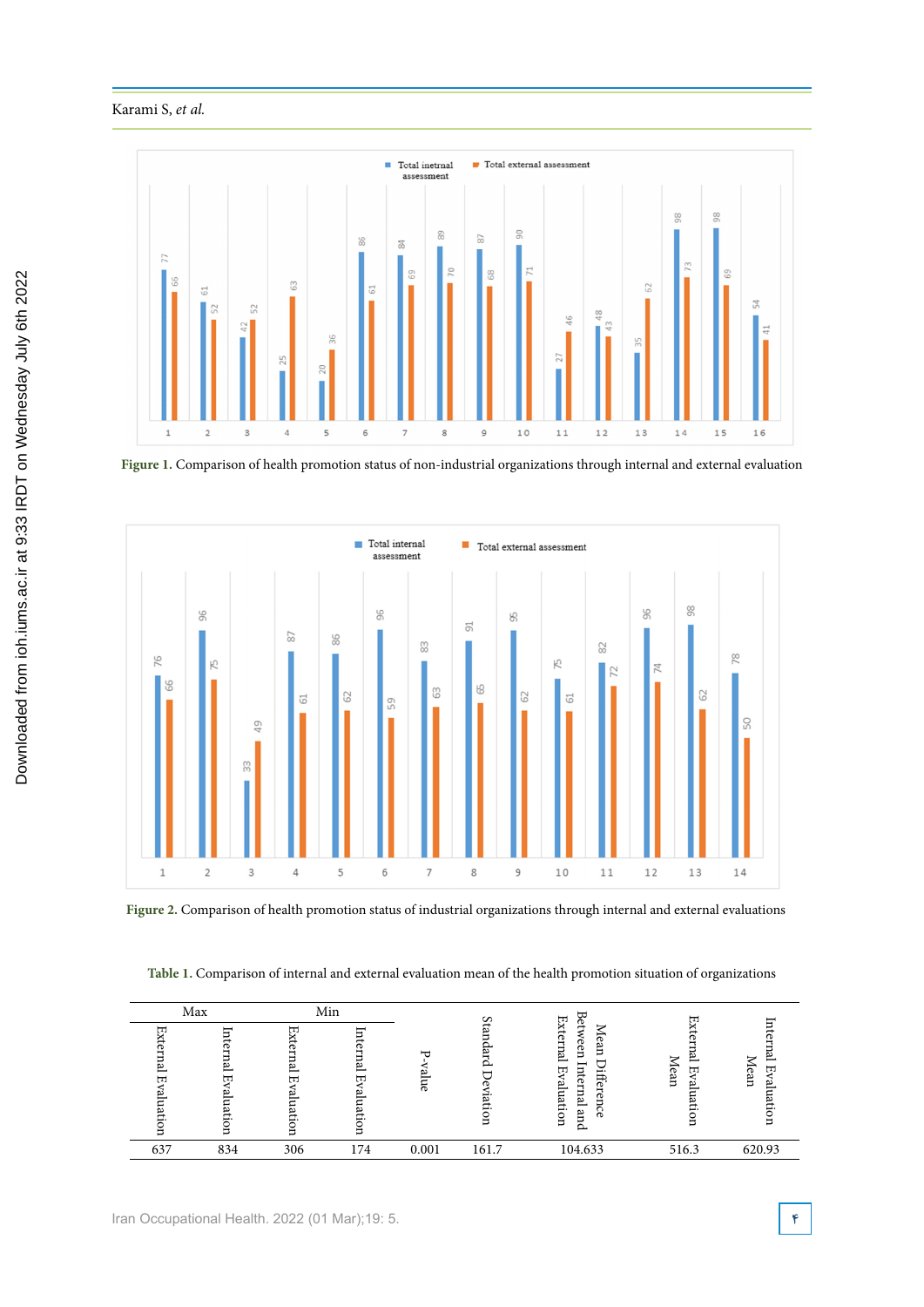external evaluation is 174 and 306, respectively, and the maximum score obtained through the internal and external evaluation is 834 and 637, respectively. The mean of internal evaluation of the workplace health promotion condition, is 620.93, and 516.3 for the external evaluation. Considering that the P-value is less than 0.05 and equal to 0.001, the mean difference between the internal and external evaluation, is 633.104, with a standard deviation of 161.7.

### **DISCUSSION**

Results indicated that, among the 30 studied organizations,  $14(47/)$  were industrial, while  $16(53)$  were non-industrial organizations. There were 30 organizations out of the invited 81 in the study. The low participation rate, stems from the lack of legal requirements, the gap between organizational guidelines and cooperation with academic researches, absence of workshops and factories in Tehran, considering prerequisite for project participation such as referencing the name of managers in published papers, lack of collaboration between staffs, insufficient time, COVID-19 pandemic, and the CEO replacement.

According to Figure 2, the highest and lowest mean differences between the internal and external evaluation of non-industrial organizations, equaled 38% and 5%, respectively. Figure 3, showed the highest and lowest mean differences between the internal and external evaluation, equaled 37% and 10%, respectively. Some of the participants gave a score lower or higher than the real rate to their organizations, while the internal evaluations by an expert team was performed. The reasons for such bias, are as follows: lack of knowledge about the concepts related to assessment tools for the workplace health promotion, lack of sufficient time spent on the organization assessment, lack of cooperation between different parts of the organization, concerns about being criticized by managers. On the other hand, the survey was filled out by those who were not familiar with their organization.

#### **CONCLUSIONS**

While designing and implementing health promotion programs in industrial workplaces, it is essential to pay more attention to design and train concepts related to the workplace health promotion. The obtained results indicated a health gap in programs designed for industrial organizations. Although non-industrial organizations have some conceptual knowledge about the health promotion, they should formulate further interventions and contexts associated with workplace health promotions regarding the social environment of work and provided services.

#### **ACKNOWLEDGMENT**

This article is the result of a master's thesis entitled "Comparative Study of Internal and External Evaluation of Workplace Health Promotion Situation and Design of Educational Intervention to Improve the Evaluation Process in Volunteer Organizations in Tehran", which was approved by Tehran University of Medical Sciences in 2019, with the ethics code IR.TUMS.SPH. REC.1398.125. Hereby we would like to thank the officials of the university and the Occupational Health Research Center of Iran University of Medical Sciences, as well as the officials and those involved in the health field of the organizations participating in this study.

## **CONFLICT OF INTEREST**

The authors declare that there are no conflicts of interest regarding the publication of this manuscript.

#### **How to cite this article**:

Somayeh Karami, Hassan Tamini Lichaee, Masoud Motalebi Ghaen, Kamal Azam, Abolghasem Pourreza. Comparison of Internal and External Evaluation of the Workplace Health Promotion Programs in Volunteer Organizations of Tehran. Iran Occupational Health. 2022 (01 Mar);19:5.

**\*This work is published under CC BY-NC 4.0 licence**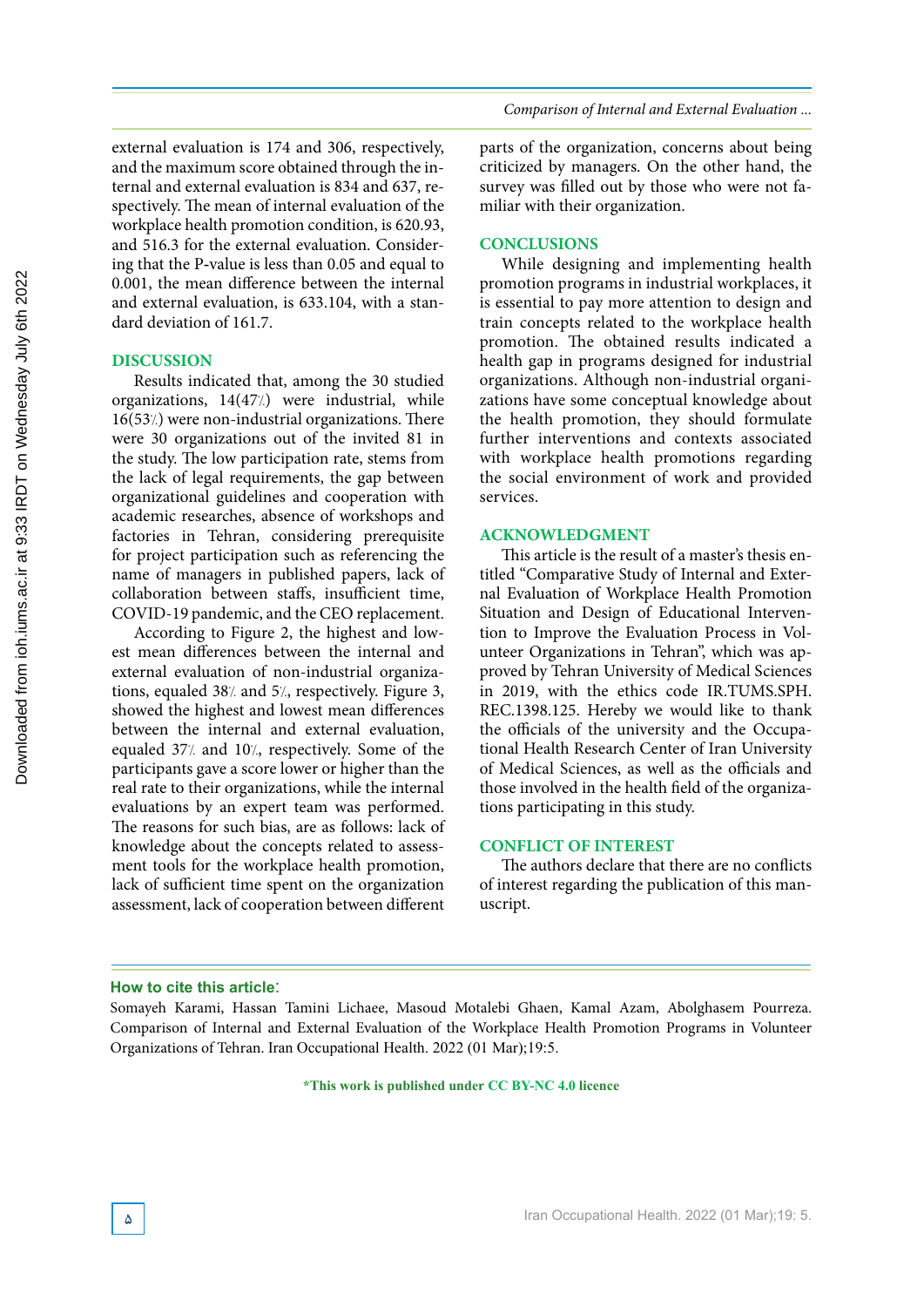

دوره ۱۹ - ۵/۱۴۰۰

سالمت کار اریان



# **مقایسه ارزیابی درونی و بیرونی برنامه های ارتقای سالمت محل کار در سازمان های داوطلب شهر تهران**

**سمیه کرمی:** کارشناسی ارشد، گروه آموزش بهداشت و ارتقای سالمت، دانشکده بهداشت، دانشگاه علوم پزشکی تهران، تهران، ایران. ح**سن تأمینی لیچایی: (\*** نویسنده مسئول) استادیار گروه آموزش بهداشت و ارتقای سلامت، دانشکده بهداشت، دانشگاه علوم پزشکی تهران، تهران، ایران. ntamini@yahoo.com **مسعود مطلبی قاین:** استادیار مرکز تحقیقات بهداشت کار، دانشگاه علوم پزشکی ایران، تهران، ایران. **کمال اعظم:** دانشیار گروه آمار زیستی، دانشکده بهداشت، دانشگاه علوم پزشکی تهران، تهران، ایران. **ابوالقاسم پوررضا:** استاد گروه آموزش بهداشت و ارتقای سالمت، دانشکده بهداشت، دانشگاه علوم پزشکی تهران، تهران، ایران.

# چکیده

| كليدواژهها<br>ارتقاى سلامت<br>ارتقای سلامت در محل کار<br>كار سالم<br>ارزیابی درونی<br>ارزيابي بيروني | <b>زمینه و هدف:</b> اولین قدم برای طراحی یک برنامه ارتقای سلامت در محل کار، ارزیابی نیازها یا تعیین وضعیت موجود می باشد.<br>در ارزیابی یک برنامه دو رویکرد غالب وجود دارد، یکی انجام ارزیابی توسط مجریان برنامه که آن را ارزیابی درونی می نامیم و<br>دیگری ارزیابی برنامه توسط همگنان یا ارزیابی بیرونی. استفاده از ابزارهای ارزیابی عملکرد به منظور پایش و ارزشیابی اقدامات<br>سلامت امری متداول است. اما مشاهده می گردد به دلیل برخی محدودیت ها و معذوریت های شغلی و حرفه ای در سازمان ها؛<br>اغلب این ارزیابی ها کم تاثیر و پر از تعارفات معمول سازمانی می باشد. هدف از این مطالعه سنجش وضعیت ارتقای سلامت محل<br>کار از طریق ارزیابی درونی و ارزیابی بیرونی در سازمان های داوطلب شهر تهران و مقایسه ی نتایج اًن به منظور تعیین تفاوت<br>در نتایج بین این دو ارزیابی و بررسی رویکرد های منتهی به انجام بهینه ی ارزیابی های ارتقای سلامت در محل کار سازمان<br>ها می باشد.                                                                                                                                                                                                                                                                                                                                                                                       |
|------------------------------------------------------------------------------------------------------|-------------------------------------------------------------------------------------------------------------------------------------------------------------------------------------------------------------------------------------------------------------------------------------------------------------------------------------------------------------------------------------------------------------------------------------------------------------------------------------------------------------------------------------------------------------------------------------------------------------------------------------------------------------------------------------------------------------------------------------------------------------------------------------------------------------------------------------------------------------------------------------------------------------------------------------------------------------------------------------------------------------------------------------------------------------------------------------------------------------------------------------------------------------------------------------------------------------------------------------------------------------------|
| تاريخ دريافت:<br>***<br>تاريخ پذيرش:<br>***                                                          | روش بررسی: مطالعه حاضر یک مطالعه مقطعی در ۳۰ سازمان داوطلب شهر تهران در سال ۱۳۹۸ صورت گرفته است. داده ها<br>به وسیله ابزار استاندار سنجش وضعیت ارتقای سلامت محل کار که شامل ۹ بعد، ۳۰ طبقه و ۸۵ سوال است، گردآوری شده است.<br>جهت تجزیه و تحلیل داده ها از نرم افزارهای EXCEL و SPSS نسخه ۲۲ و آزمون آماری تی زوجی استفاده گردیده است<br>يافته ها: از ٣٠ سازمان مورد مطالعه، ١۴(/.٤٧ سازمان صنعتي و (١۶//٥٣ سازمان غير صنعتي مي باشد. تحليل داده ها با<br>استفاده از آزمون تی زوجی نشان داده که اختلاف میانگین ارزیابی درونی و بیرونی در سازمان های صنعتی ۷۵/۰۷۱با انحراف<br>معیار=۱۱۶/۰۴۳ و P کمتر از ۰/۰۵ معنادار و همچنین تمامی ابعاد مورد بررسی توسط ابزار، دارای اختلاف میانگین معناداری<br>بین ارزیابی درونی و بیرونی بوده است. اختلاف میانگین ارزیابی درونی و بیرونی در سازمان های غیرصنعتی ۴۳ با انحراف معیار<br>۱۷۳/۷۷۵ و P=۰/۳۳۸ معنادار نیست و تنها در دو بعد محیط اجتماعی کار و ارایه خدمات دارای اختلاف میانگین معنادار بین<br>ارزیابی درونی و بیرونی بوده اند.<br><b>نتیجه گیری:</b> نتایج نشان داده دست اندرکاران حوزه ی سلامت سازمان ها نسبت به مفاهیم ارتقای سلامت اطلاعات<br>لازم را ندارند، اما در ارزیابی های ارتقای سلامت در محل کار سازمان، اغلب مسئولان مربوطه درصدد نشان دادن<br>وضعيت عملكرد سازمان خود بالاتر از سطح واقعي آن مي باشند. |
|                                                                                                      | تعارض منافع: گزارش نشده است.<br>منبع حمايت كننده: ندارد.                                                                                                                                                                                                                                                                                                                                                                                                                                                                                                                                                                                                                                                                                                                                                                                                                                                                                                                                                                                                                                                                                                                                                                                                          |

## **شیوه استناد به این مقاله:**

Somayeh Karami, Hassan Tamini Lichaee, Masoud Motalebi Ghaen, Kamal Azam, Abolghasem Pourreza. Comparison of Internal and External Evaluation of the Workplace Health Promotion Programs in Volunteer Organizations of Tehran. Iran Occupational Health. 2022 (01 Mar);19:5.

```
*انتشار این مقاله به صورت دسترسی آزاد مطابق با 4.0 NC-BY CC صورت گرفته است
```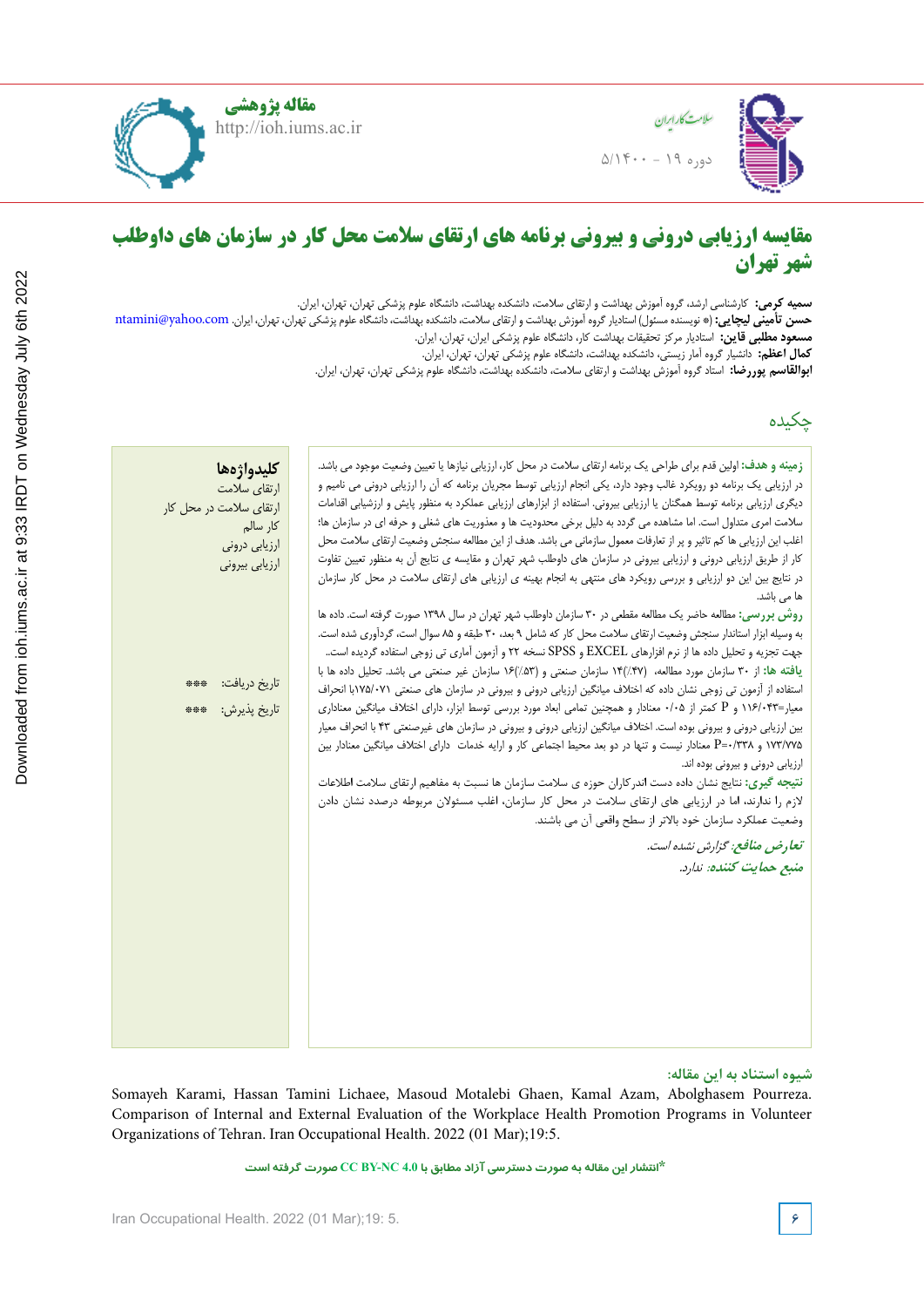مقدمه

از دید سازمان جهانی بهداشت «به زیستن/ رفاه کامل جسمی، روانی، اجتماعی و نه فقط نبودن بیماری و ناتوانی» به عنوان تعریف سالمت مطرح شده است(21). با نگاهی به شرایط کنونی، متعارف ترین تعریف از کار و سالمت، به محل کار به عنوان منبع عوامل بیماری زا نگاه می کند که این عوامل از اضطراب عمومی کار تا خطرات خاص کارهای صنعتی مانند سوانح و سرطان هادر نوسان است(13). سومین علت مرگ و میر در جهان و دومین علت مرگومیردرایران بعد ازتصادفاترانندگی، حوادث ناشی از کار است(22) که در کشورهای توسعه یافته و درحال توسعه یکی از مهمترین عوامل خطر بهداشتی، اجتماعی و اقتصادی محسوب می شود(23).

در جهان ساالنه 2/34 میلیون نفر در اثر بیماری ها و حوادث ناشی از کار جان خود را از دست می دهند. ۵۵۰۰ مورد از 6300 مرگی که در هر روز اتفاق می افتند به علت انواع بیماری های شغلی مختلف می باشند(۲۴ ـ ۲۵). به گزارش وزارت کار، تعاون و رفاه اجتماعی 297 مورد مرگ ناشی از حوادث کار تا پایان مهر ماه سال 1394 به مراکزپزشکی قانونی تهران ارجاع شده است که این میزان در مدت مشابه سال گذشته آن، 282 مورد مرگ ناشی از حوادث کارگزارش شده بودکه نشان دهنده ی رشد 5/3 درصدی در سال 1394 می باشد.(26).

سازمان جهانی بهداشت (WHO (در منشور اوتاوا، ارتقاء سالمت را فرآیند توانمند سازی مردم برای شناخت و کنترل عوامل تاثیر گذار بر سالمت فردی، اجتماعی اتخاذ شیوه سالم زندگی، تعریف می کند(27). تحقیقات نشان داده است که کارکنان ناسالم و افرادی که سبک زندگی ناسالم دارند،درکار بهره وری پایین دارند، توانایی کار کاهش یافته و روزهای بیشتری بیمار می شوند(,4 28). وهمچنین،کارفرمایان با افزایش هزینه های مراقبت های بهداشتی و بهره وری از بیماری های مزمن در میان کارگران مواجه هستند(29). محل کار یک محیط ایدهآل برای ترویج و ارائه فعالیت های ارتقا دهنده سالمت است زیرا بر موانعی مانند کمبود وقت غلبه می کند(30) و این امکان را برای ارتقاء دهندگان سالمت فراهم می کند که به نسبتی کافی از جمعیت بزرگسال دست یابند. (31).

ارتقای سالمت محل کار به طور معمول خطرات بهداشتی در محل کار، شیوه زندگی و گاهی اوقات تشخیص زودهنگام را ارزیابی می کند، اما ممکن است در اصل شامل مسائل گسترده تر از جمله بهبود شرایط جسمی، روحی و اجتماعی در محل کار و کیفیت زندگی

**7** Iran Occupational Health. 2022 (01 Mar);19: 5.

کارکنان، کاهش رفتارهای ناسالم و هزینه های مربوط به سوانح، درمان و ناتوانی کارکنان باشد(11). ارتقا سالمت محل کار در پیشگیری از بیماری های غیر واگیر در بین کارمندان و کارکنان مهم است. به عنوان مثال، برنامه های ارتقا سالمت محل کار با بهبود سطح فشار خون کارکنان(32)، کاهش شیوع بیماری های متابولیک(33)، کاهش استرس(34)، کاهش غیبت از کار به علت بیماری(35) و افزایش کارایی، منافع زیادی را نشان می دهد(36). فعالیت های ارتقای سالمت در محل کار بر سطوح فردی و سازمانی متمرکز است. در سطح فردی، تغییر رفتار فردی و در سطوح سازمانی، ایجاد سیاست ها و محیط هاي فیزیکی و اجتماعی که از رفتارهاي بهداشتی حمایت می کنند،هدف قرار می دهند(4). به همین دلیل در تبیین چارچوب مفهومی مسئولیت پذیری در برابر سالمت سازمان ها در ایران، سالمت کارکنان مورد تاکید قرارگرفته است(37).

اولین قدم براي طراحی یک برنامه ارتقای سالمت، ارزیابی نیازها یا وضعیت موجود می باشد. در واقع لزوم انجام ارزیابی نیازها عبارت است از «بدست آوردن یک چشم انداز کلی از وضعیت موجود در زمان حال برای برنامه ریزی و بهبودوضعیت در آینده»(,15 16).در ارزشیابی یا ارزیابی یک برنامه دو رویکردغالب وجوددارد، یکی انجام ارزیابی توسط مجریان برنامه که آن را ارزیابی درونی می نامیم و دیگری ارزیابی یا ارزشیابی برنامه توسط همگنان بیرونی یا ارزیابی بیرونی(17). ارزیابی درونی را می توان، فرآیند ارزیابی عناصر، فرآیندها و پیامدهای موجود در یک نظام توسط عناصر همان نظام به منظور شناسایی نقاط قوت و ضعف، تهدیدها و فرصت های خود دانست(38). نکته اصلی در ارزیابی درونی رغبت و همکاری اعضای سازمان جهت انجام آن است. بنابراین به عنوان ساز و کاری که سازمان را از طریق فرآیند های تعاملی مشارکتی به بررسی وارزش گذاری فرآیندهایشان ترغیب می نماید، توصیف می شود(۳۹). معمولاً اعتبار بخشی مترادف با ارزشیابی بیرونی در نظر گرفته می شود وهدف آن بهبود کیفیت / پاسخگویی است. با توجه به ارتباط و پیوستگی ارزیابی درونی و ارزشیابی بیرونی و نقش گزارش ارزیابی درونی در فرآیند انجام ارزشیابی بیرونی، واضح است انجام ارزشیابی بیرونی مبتنی بر ارزشیابی درونی و اتمام آن و وجود استاندارد های از پیش تعیین شده و یا تدوین و توافق بر مجموعه ای از الزامات می باشد(۱۹, ۴۰).

محققان متعددی در کشورهای مختلف برای نیازسنجی و تهیه برنامه های ارتقای سالمت و ایمنی در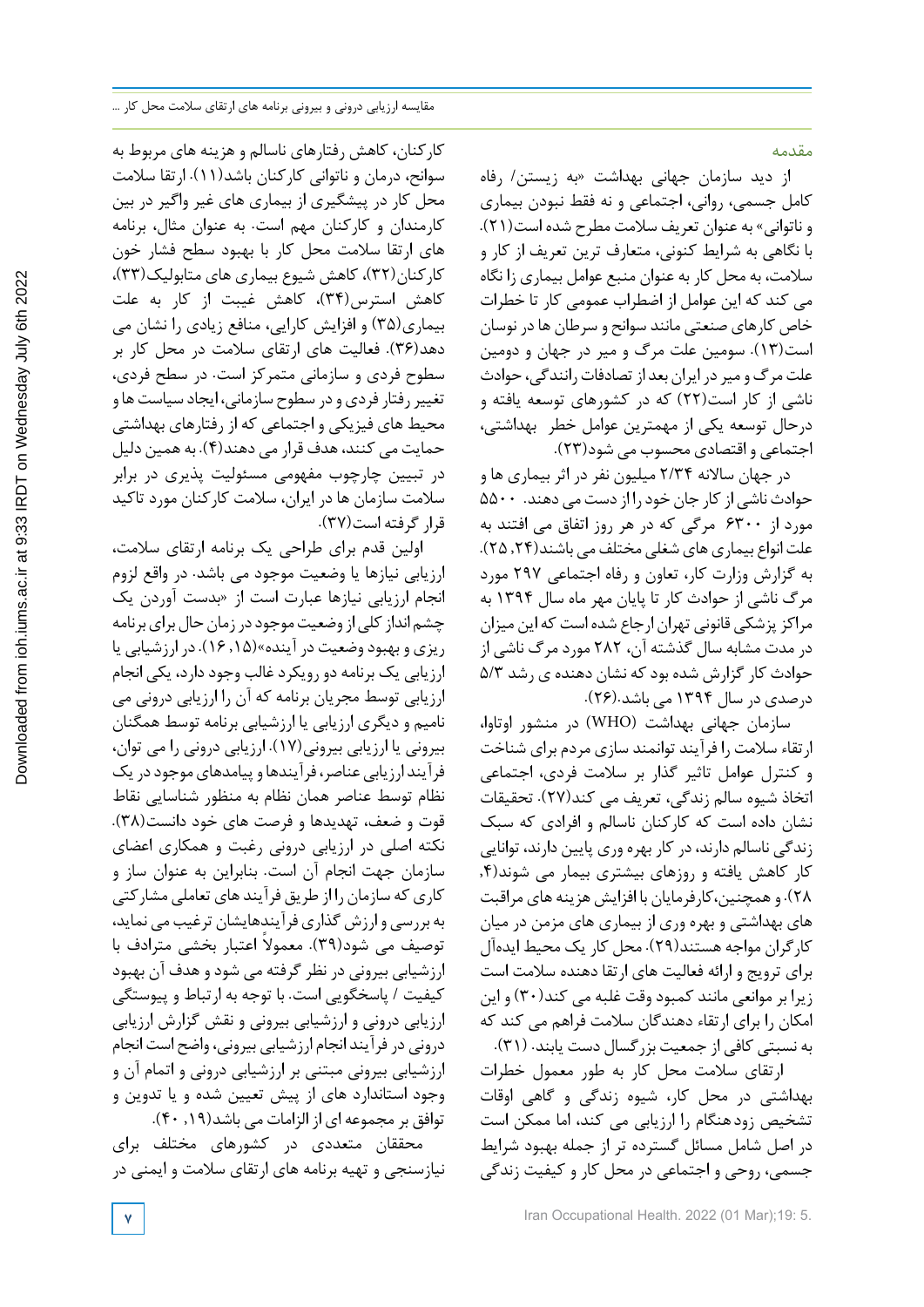محل کار ابزارهای مختلف را طراحی و بکار بسته اند که اولین آنها بسته خدمتی ارتقای سالمت محل کار توسط شبکه اروپایی ارتقای سلامت در محیط کار در سال ۱۹۸۸ ارایه شده است. پس از آن در تایلند سال،2002 سال 2004 درکانادا، سال 2007 سازمان بین المللی کار، سال 2010 سازمان جهانی بهداشت، سال 2010 در دانشگاه کارولینسکا سوئد، سال 2011 کالج آمریکایی طب ورزشی، سال 2012 در صنایع شمال هند، سال 2013 دردانشگاه سیدنی استرالیا. از جمله پژوهش های دیگری در ارتباط با طراحی و بکارگیری ابزارهای سنجش ارتقای سالمت در محل کار می باشند(41).

نگاهی گذرا به تحقیقات پیشین نشان می دهد که در ایران مدل های مختلفی در جهت ارزیابی محیط های کار ارتقا دهندة سالمت مطرح شده؛ اما در اغلب این مدل ها به جنبه های ارتقای سالمت و شیوة زندگی کمتر توجه شده است. یکی از ابزارهای جامع وکاربردی ارتقاءدهنده ی سالمت که در ایران بومی سازی شده، ابزار سنجش وضعیت ارتقاء سالمت محیط کار در ایران است. این ابزار برای توسعه برنامه های ارتقای سالمت در محیط کار بر ابعاد مدیریت و رهبری، سازماندهی، محیط فیزیکی شیمیایی، محیط روانی، محیط اجتماعی، برنامه های سازمان، حوزه کارکنان، ارائه خدمات و رفتارهای سالمت در سازمان تاکید دارد(,10 20). استفاده از ابزارهای ارزیابی عملکرد به منظور پایش و ارزشیابی اقدامات سالمت امری متداول است. اما مشاهده می گرددبه دلیل برخی محدودیت ها و معذوریت های شغلی و حرفه ای در سازمان ها، و همچنین عدم مهارت و دانش، فردی که این مسئولیت را برعهده دارد؛ اغلب این ارزیابی ها کم تاثیر و پر ار تعارفات معمول سازمانی می باشد. با توجه به موارد مذکور و لزوم انجام این مطالعه، این مطالعه با هدف سنجش وضعیت ارتقای سالمت محل کار از طریق ارزیابی درونی و ارزیابی بیرونی در سازمان های داوطلب شهرتهران اجراگردیده است.

# روش بررسی

مطالعه حاضر یک مطالعه مقطعی در 30 سازمان داوطلب شهر تهران (شامل 14 صنعتی، 5 اداری، 2 درمانی، ۲ تجاری و ۷ خدماتی که به منظور تحلیل منطقی به دو دسته صنعتی و غیر صنعتی تقسیم بندی شده اند) در سال 1398 صورت گرفته است. ابزار جمع آوری داده ها شامل 9 بعد، 30 طبقه و 85 سوال می باشد که این 9 بعد عبارتند از: بعد مدیریت و رهبری(6 سوال)، بعد

سازماندهی(12 سوال)، بعد محیط روان شناختی کار(6 سوال)، بعد محیط فیزیکی شیمیایی و بیولوژیک(۹ سوال)، بعد محیط اجتماعی کار(5 سوال)، بعد برنامه ریزی اجرا پایش و ارزشیابی(16 سوال)، بعد کارکنان(9 سوال)، بعد ارایه خدمات(١٣ سوال)، و بعد رفتارهای ایمنی و بهداشتی و وضعیت سالمت(9 سوال). در این ابزار برای هر کدام از ابعادذکر شده، معیارها و اقدام های الزم تعیین و برای آن یک پرسش مطرح شده است. به منظور راحتی در فرآیند ارزیابی، نکاتی به عنوان راهنمای اقدامات نیز مطرح شده است؛که ارزیابان با استفاده از این نکاتمی توانند به شیوه ی درست تری به بررسی شواهد ارایه شده در سازمان پرداخته و قضاوت نمایند. همچنین ارزیابان نقاط قوت و فرصت های بهبود سازمان ها را شناسایی می نمایند که از آن ها برای طراحی برنامه های ارتقای سلامت در محل کار می توان استفاده نمود. برای دستیابی به یک معیار کمی از ارزیابی خود مراقبتی سازمانی، بر اساس شواهد ارایه شده ارزیاب در یک مجموعه چهار قسمتی از یک طیف 10 نمره ای قضاوت خودرادر موردمیزان تحقق اقدامات الزم در سازمان را نیزتعیین می نماید. به این منظور برای درجاتی که در زیر صفحات پرسشنامه ها مشخص شده است با توجه به توضیحاتی که در زیر آمده است، باید مناسب ترین امتیاز را انتخاب نمود. بنابراین ارزیاب پس از دریافت اطالعات، شواهد و مصادیق مرتبط با پاسخ هر سوال بادر نظرگرفتن مفاهیم زیراقدام به امتیازدهی می نماید. کامال محقق شده: مطابق نکات راهنمای ارزیابی، سازمان اقدام های ارتقای سالمت در محیط کار را برای تمام موارد مرتبط با موضوع پرسش انجام داده و شواهد کافی از دستیابی به نتایج آن را ارایه می نماید. پیشرفت قابل ملاحظه: شواهد روشنی مبنی بر اجرای برنامه های ارتقای سالمت در محیط کار را برای تمام موارد مرتبط با هر پرسش و دستیابی به نتایج حاصل از آن وجود دارد. پیشرفت های جزئی: شواهدی مبنی برآغاز برخی فعالیت های ارتقای سلامت در محیط کار مرتبط با موضوع پرسش مشاهده می گردد و نتایج مناسب با اجرای موفقیت آمیز برنامه ها به صورت پراکنده وجود دارد. شروع نشده: شواهد ناچیزی از اجرای برنامه های ارتقای سالمت در محیط کار موجود است یاهیچ گونه اقدام جدی مرتبط با پرسش ارزیابی وجود ندارد. بر این اساس حداکثر و حداقل نمره ای که هر سازمان از ارزیاب می تواند اخذ کند بین 0-850 می باشد. روایی و پایایی ابزار سنجش وضعیت ارتقای سالمت محل کار در پژوهشی که توسط مطلبی تحت عنوان تبیین و طراحی ابزار سنجش وضعیت ارتقای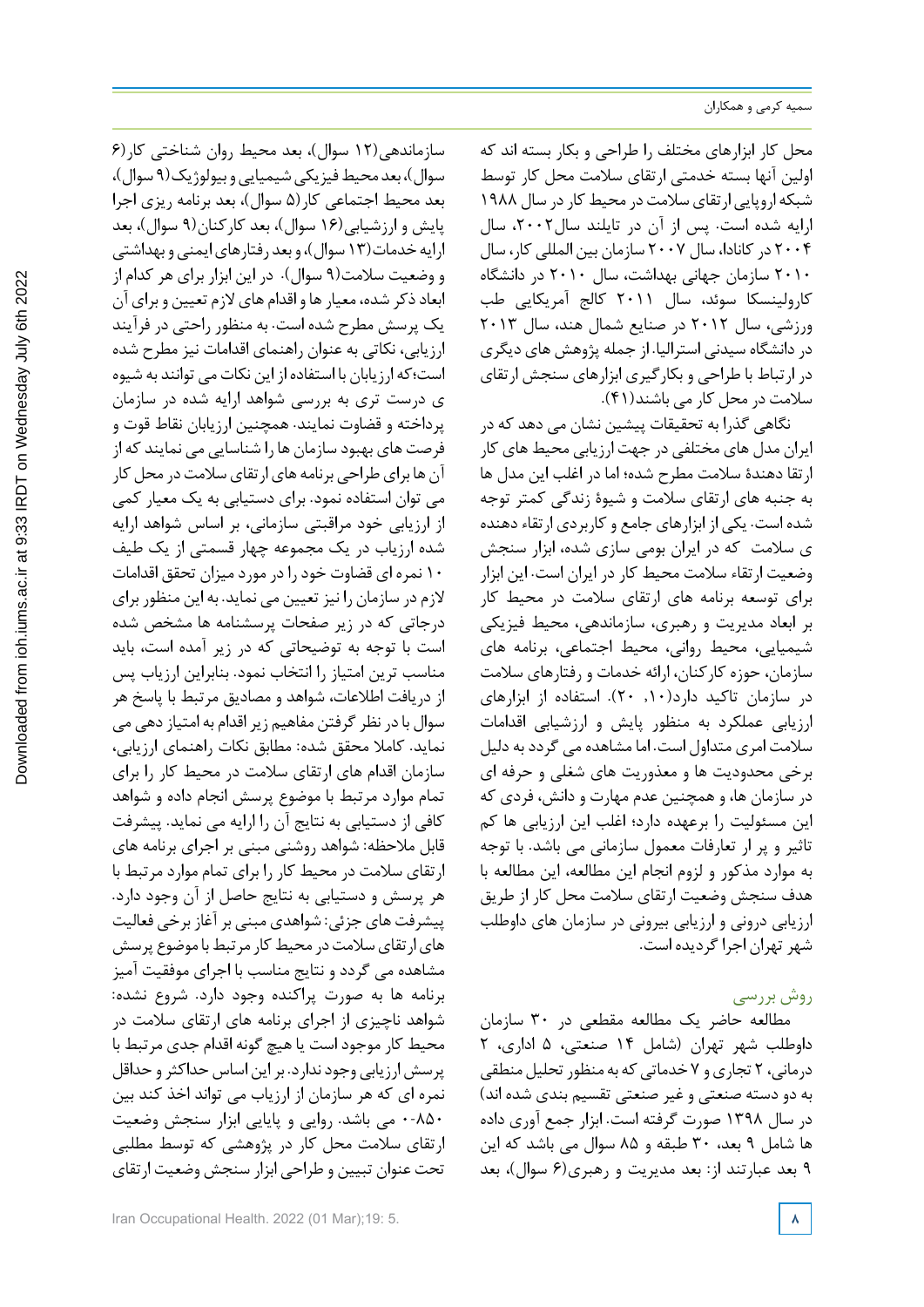زوجی تجزیه و تحلیل شده است.

## یافته ها

در این مطالعه ابتدا برای 81 سازمان واقع در شهر تهران فراخوان شرکت در پژوهش فرستاده شده که 68 سازمان به فراخوان پاسخ داده اند. بعد از انجام مذاکرات تلفنی با مسئولین مربوطه 29 سازمان تمایل به مشارکت در مطالعه نداشته اند، بعد از انجام دو تا سه نوبت مذاکره حضوری با 39 سازمان باقی مانده، 32 سازمان تمایل خود را برای مشارکت در پژوهش بصورت داوطلب اعالم کرده اند. 2 سازمان در اواسط کار به علت های همچون عوض شدن مدیرعامل، و بروز بیماری کرونا از مطالعه خارج شده اند.دادههایجمع آوریشدهاز 30 سازمان به وسیله ابزار سنجش وضعیت ارتقای سالمت محل کار به دو صورت ارزیابی درونی و ارزیابی بیرونی مورد تجزیه و تحلیل قرار گرفته اند. نتایج نشان می دهد که از سازمان های مشارکت کننده در مطالعه، 14(%47) سازمان صنعتی و 16(%53) سازمان غیر صنعتی بوده اند.

همانگونه که در (جدول 1) مالحظه می شود در 30 سازمان مورد مطالعه حداقل نمره کسب شده توسط سازمان ها به وسیله ی ارزیابی درونی 174 و به وسیله ی ارزیابی بیرونی 306 است و حداکثر نمره کسب شده به وسیله ی ارزیابی درونی 834 و به وسیله ارزیابی بیرونی 637 می باشد. میانگین ارزیابی درونی وضعیت ارتقای سالمت محل کار 620/93 و میانگین ارزیابی بیرونی وضعیت ارتقای سالمت محل کار 516/3 است. با توجه به مقدار 0/001=P که کمتر از 0/05 می باشد، اختالف میانگین ارزیابی درونی و ارزیابی بیرونی 104/633 با انحراف معیار= 161/7 معنادار می باشد.

(جدول 2) نشان می دهد که اختالف میانگین بین ارزیابی درونی و بیرونی در 30 سازمان مشارکت کننده 104/633 با انحراف معیار=161/7 و 0/001=P معنادار است. در بررسی ابعاد مورد بررسی توسط ابزار سنجش وضعیت ارتقای سالمت محل کار، اختالف میانگین بین ارزیابی درونی و ارزیابی بیرونی در 9 بعد مورد بررسی توسط ابزار سنجش وضعیت ارتقای سالمت محل کار در سازمان ها معنادار می باشد. بیشترین اختالف بین میانگین بین ارزیابی درونی و بیرونی در 30 سازمان، بعد ارایه خدمات و کمترین اختالف بین میانگین بین ارزیابی درونی و بیرونی را بعد مدیریت و رهبری داراست.

(جدول 3) نشان می دهد، اختالف میانگین ارزیابی درونی و ارزیابی بیرونی در سازمان های غیرصنعتی 43

افزارهای EXCEL و SPSS نسخه 22 و آزمون آماری تی

سالمت محیط کار در ایران، و اعتبار سنجی و بکارگیری آن انجام گردید بررسی شد که برای بررسی روایی صوری ابزار از شیوه برگزاری پنل متخصصان استفاده شده بود؛ که در این پنل از نظر 3 نفر آموزش بهداشتی، 5 نفر بهداشت حرفه ای، 2 نفر مدیریت( خدمات/سیستم ها) و 1 نفر با تخصص فنی و مهندسی بهره گیری شد. برای بررسی روایی محتوای ابزار، متوسط شاخص روایی محتوی Ave CVI-S برای کل ابزار محاسبه شده که برابر 0/9 بوده است و در محدوده قابل قبول قرار دارد. جهت بررسی پایایی ابزار در دو شرکت داوطلب، ابزار در اختیار دو نفر از همکاران آموزش دیده قرار گرفته شده بود و میزان پایایی توافق مشاهدهگران با محاسبه ضریب توافق  $sig<\cdot/ \cdot$ ) کاپا در سازمان شماره یک  $K = \cdot / 511$  و مقدار  $\cdot$ و 0/01=p و باهمان مشاهده گران در سازمان شماره دو 0/646=K و مقدار 0/01>sig و 0/01=p از نظر آماری در سطح معنی دار بوده است. پس از دریافت کد اخالق از کمیته اخالق پژوهشی دانشگاه علوم پزشکی تهران، به کلیه سازما های شهر تهران اعم از سازمان های دولتی، خصوصی، شرکتی، صنعتی، تولیدی و ستادی جهت شرکت در مطالعه پژوهشی فراخوان داده شد، که از بین سازمان هایی (32 سازمان) که ظرفت مدت یک ماه اول فراخوان اعالم آمادگی نموده اند، ضمن توضیح اهداف پژوهش و امضای فرم رضایت آگاهانه مشارکت در طرح پژوهشی، بصورت داوطلب به پژوهش وارد شده اند. همچنین اطالع رسانی درخصوص امکان انصراف و خروج از مطالعه در هر زمان و محرمانه بودن نام سازمان ها یادآوری گردیده است. تیم تخصصی سازمان های داوطلب شامل افراد دست اندرکار در امور HSE) ایمنی،بهداشت و محیط زیست) و مسئول امور کارکنان و مسئول امور سیستم ها (ایزو) می باشد. در ابتدا، پس ازهماهنگی های الزم با سازمان های داوطلب و تیم های تخصصی سازمان های مذکور، ابزار سنجش وضعیت ارتقای سالمت محیط کار جهت بکارگیری، در اختیار دست اندرکاران حوزه سالمت سازمان قرارگرفته و توسط تیم تخصصی سازمان تکمیل گردیده است،در مرحله بعد تیم تحقیق نیزهمان سازمان ها راارزیابی وابزار سنجش وضعیت ارتقای سلامت محیط کار را برای سازمان های داوطلب تکمیل کرده اند. نتایج دو ارزیابی درونی و بیرونی به صورت هماهنگ با یکدیگر مقایسه و سازمان های مذکور به منظور بررسی مناسب به دو دسته صنعتی و غیر صنعتی تقسیم گردیده اند. داده های جمع آوری شده در این مطالعه توسط نرم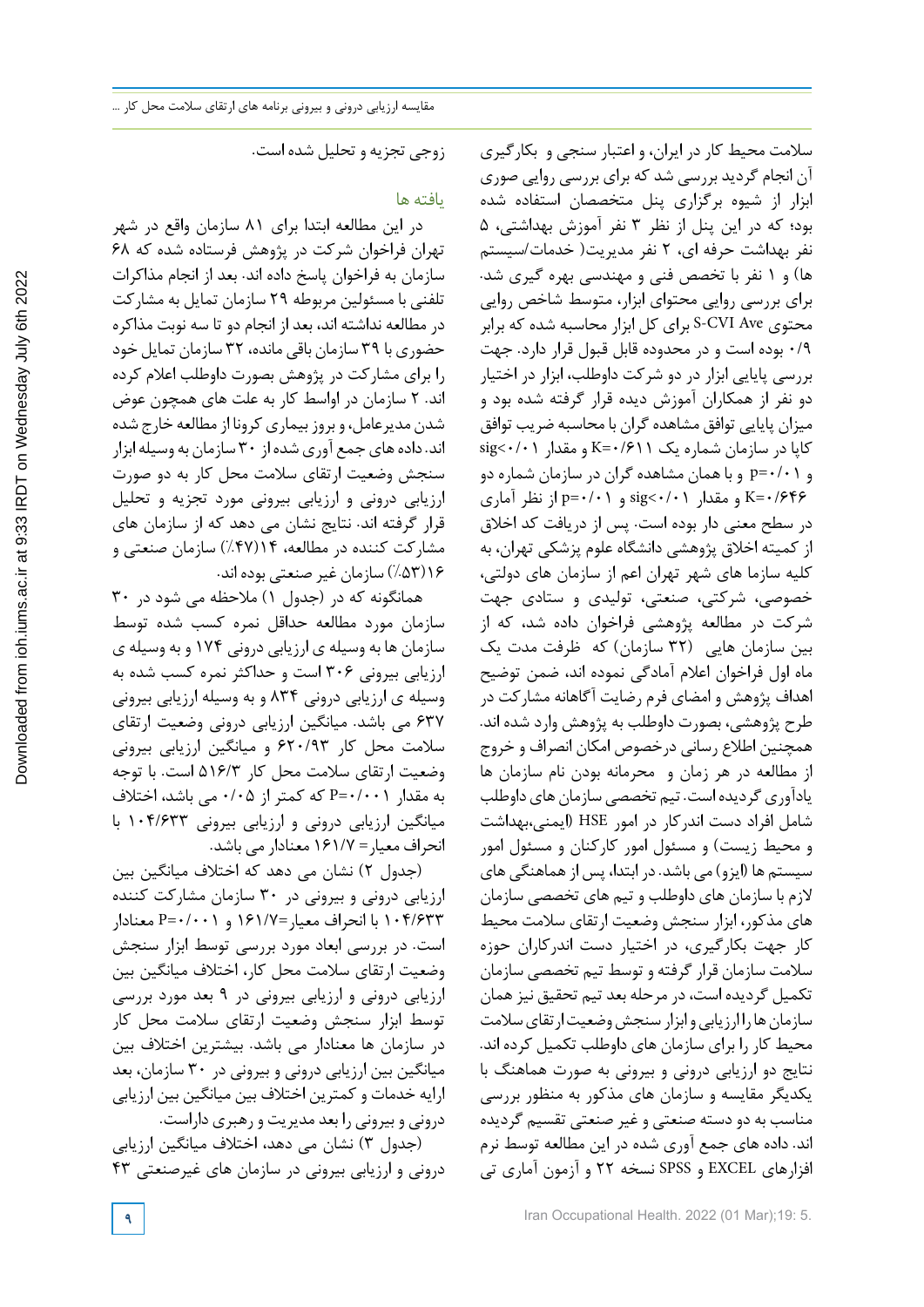Downloaded from ioh.iums.ac.ir at 9:33 IRDT on Wednesday July 6th 2022 [Downloaded from ioh.iums.ac.ir at 9:33 IRDT on Wednesday July 6th 2022](http://ioh.iums.ac.ir/article-1-3267-fa.html)

| حداكث          |               | حداقا          |                  |                    |                 |                                                  |                           |                          |
|----------------|---------------|----------------|------------------|--------------------|-----------------|--------------------------------------------------|---------------------------|--------------------------|
| ارزيابي بيروني | ارزیابی درونی | ارزيابي بيروني | ارزيابى<br>درونى | p-value            | انحراف<br>معيار | اختلاف ميانگين ارزيابي<br>درونی و ارزیابی بیرونی | میانگین ارزیابی<br>بيرونى | میانگین ارزیابی<br>درونى |
| 54V            | ۸۳۴           | ۳۰۶            | ١٧۴              | $\cdot/\cdot\cdot$ | 151/V           | 1.4/۶۳۳                                          | <b>A18/٣</b>              | 55.197                   |

.<br>**جدول ۲:** مقایسه ی بین میانگین ارزیابی درونی و بیرونی ۳۰ سازمان مشارکت کننده

| p-value                   | انحراف معيار            | اختلاف ميانگين ارزيابي دروني<br>و ارزیابی بیرونی | میانگین ارزیابی<br>بيروني      | میانگین ارزیابی<br>درونی | بعد                                             |
|---------------------------|-------------------------|--------------------------------------------------|--------------------------------|--------------------------|-------------------------------------------------|
| $\cdot/\cdot\cdot$ ۳      | 17/T79                  | Y/YYY                                            | $\mathbf{y}/\mathbf{x}$        | $YY/\Delta V$            | مدیریت و رهبری                                  |
| $\cdot/\cdot\tau$         | $TY/\cdot Y$            | 11/187                                           | $Y\Lambda/\mathcal{F}$         | <b>AR/YY</b>             | سازماندهي                                       |
| $\cdot/\cdot\cdot$        | 11/YY                   | ٩                                                | $\Gamma\backslash/\mathcal{F}$ | 4.15                     | محیط روانشناختی کار                             |
| $\cdot/\cdot\cdot \Delta$ | $Y/Y^*Y$                | 9/77                                             | 59/85                          | 98/٣٧                    | محیط فیزیکی، شیمیایی و<br>بيولوژيک              |
| $\cdot/\cdots$            | $\Lambda$ /9 $\Upsilon$ | 9/58                                             | $Y^q/Y$                        | $\frac{1}{2}$            | محيط اجتماعي كار                                |
| .1.79                     | rr/490                  | $Yf/Y^*$                                         | $\cdot \tau/\Delta$            | $111/\tau\tau$           | برنامه ریزی، اجرا و پایش،<br>ارزشیابی و بازنگری |
| $\cdot/\cdot\cdot$        | <b><i>IY/YTA</i></b>    | $11/\lambda$                                     | $\Delta \cdot / 9V$            | 55/YY                    | کا, کنان                                        |
| $\cdot/\cdot\cdot\cdot$   | $\Gamma$                | $Y1/\cdot Y$                                     | $Y\mathcal{Y}/\mathcal{Y}$     | 97/7V                    | ا,ائه خدمات                                     |
| $\cdot/\cdot\cdot$        | $\frac{5}{2}$           | $\lambda \cdot / \lambda$                        | $\Delta f/fT$                  | 50/57                    | <b>رفتارها و وضعیت ایمنی و</b><br>بهداشت        |
| $\cdot/\cdot\cdot$        | <b>181/4</b>            | 1.577                                            | ۵۱۶/۳                          | 54.49                    | در کل                                           |

جدول :3 مقايسه بين ميانگين ارزيابي دروني و ارزيابي بيروني سازمان هاي غير صنعتي **جدول :3** مقایسه بین میانگین ارزیابی درونی و ارزیابی بیرونی سازمان های غیر صنعتی

| p-value                     | انحراف معيار          | اختلاف ميانگين ارزيابي دروني<br>و ارزیابی بیرونی | میانگین ارزیابی بیرونی    | میانگین ارزیابی درونی             | بعد                                             |
|-----------------------------|-----------------------|--------------------------------------------------|---------------------------|-----------------------------------|-------------------------------------------------|
| $\cdot$ /۲۷۴                | $\frac{16}{1}$        | ۴                                                | $\frac{1}{2}$             | T9/Y                              | مدیریت و رهبری                                  |
| $\cdot$ / $\Lambda$ ۴۷      | $r - \Delta r \Delta$ | $1/\Delta$                                       | $Yf/\lambda$              | YF/Y                              | سازماندهی                                       |
| .7.91                       | 151.00                | <b>D/FTA</b>                                     | $T1/\Delta F$             | $\mathsf{r}\mathsf{v}$            | محيط روانشناختى كار                             |
| $\cdot/\gamma \cdot \Delta$ | 19/570                | <b>1/174</b>                                     | $\Delta\lambda/\lambda$ 9 | 5.1.5                             | محیط فیزیکی، شیمیایی و بیولوژیک                 |
| .1.57                       | 9/9.5                 | 5/70                                             | $Y\Lambda/Y\Delta$        | $\tau f/\Delta$                   | محیط اجتماعی کار                                |
| $-197$                      | <b>٣٨/١٢٨</b>         | $\cdot$ / $\lambda$ Ya                           | 99/25                     | $\cdots$ /۴۴                      | برنامه ریزی، اجرا و پایش، ارزشیابی و<br>بازنگری |
| $-7.9$                      | <b>IV/ANF</b>         | A/AYA                                            | $\Delta Y/\Delta Y$       | <b>AN/S9</b>                      | کا, کنان                                        |
| .1.57                       | YY/49Y                | 17/2                                             | $5\lambda/\tau\lambda$    | $\lambda \cdot / \lambda \lambda$ | ارائه خدمات                                     |
| .1795                       | Y/TY0                 | F/FM                                             | $\Delta$ ./۴۴             | $\Delta \Delta / \gamma$          | رفتارها و وضعیت ایمنی و بهداشت                  |
| $\cdot$ /٣٣ $\Lambda$       | IVY/YYA               | ۴۳                                               | 499/15                    | $\Delta f Y/Y$                    | در کل                                           |

معنادار است. در بررسی تک تک ابعادموردبررسی توسط ابزار سنجش وضعیت ارتقای سالمت محل کار، تمامی ابعاد دارای اختالف میانگین معنادار بین ارزیابی درونی و بیرونی در سازمان های صنعتی است.

بحث

در بررسی بانک های اطالعاتی و مرور متون هیچ مورد مشابهی که به مقایسه ارزیابی درونی و بیرونی محل کار پرداخته باشد یافت نگردید؛ همچنین مشاهده می گردد در ارزیابی های سالمت و ایمنی در محل های کار مدل یا

Iran Occupational Health. 2022 (01 Mar);19: 5.

با انحراف معیار 173/775و 0/338=P معنادار نیست. در بررسی تک تک ابعاد مورد بررسی توسط ابزار سنجش وضعیت ارتقای سالمت محل کار، تنها دو بعد محیط اجتماعی کار و ارایه خدمات دارای اختالف میانگین معنادار بین ارزیابی درونی و ارزیابی بیرونی در سازمان های غیرصنعتی است و بقیه ابعاد اختالف میانگین معناداری بین ارزیابی درونی و ارزیابی بیرونی ندارند.

(جدول 4) نشان می دهد، اختالف میانگین ارزیابی درونی و ارزیابی بیرونی در سازمان های صنعتی 175/071 با انحراف معیار=116/043 و P کمتر از 0/05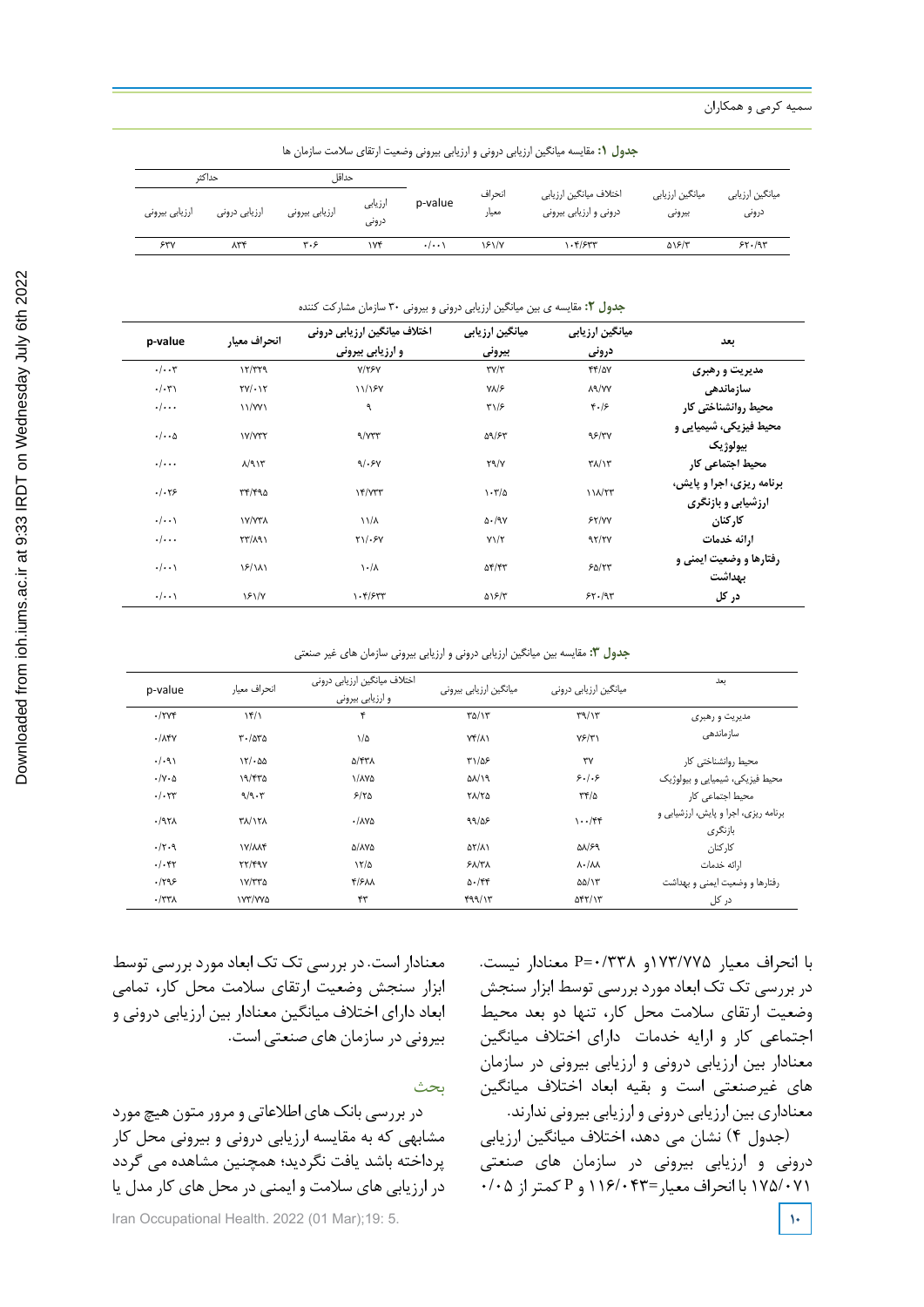مقایسه ارزیابی درونی و بیرونی برنامه های ارتقای سالمت محل کار ...

| p-value            | انحراف معيار                  | اختلاف ميانگين ارزيابي<br>درونی و ارزیابی بیرونی | میانگین ارزیابی<br>بيروني                  | میانگین ارزیابی درونی | بعد                                             |
|--------------------|-------------------------------|--------------------------------------------------|--------------------------------------------|-----------------------|-------------------------------------------------|
| $\cdot/\cdot\cdot$ | $9/\cdot 7$                   | $\setminus$                                      | $\Gamma$ 9/ $\gamma$ ۹                     | $\Delta$ ./ $Y$ 9     | مدیریت و رهبری                                  |
| $\cdot/\cdot\cdot$ | ۱۷/۴۷۶                        | $\Upsilon\Upsilon/\Upsilon$                      | $\lambda \Upsilon / \mathfrak{R} \Upsilon$ | $1 - \Delta/15$       | سازماندهى                                       |
| $\cdot/\cdot\cdot$ | $\lambda - \lambda + \lambda$ | $\mathcal{N}(\cdot \mathcal{V})$                 | ۳۱/۶۴                                      | f(f Y)                | محيط روانشناختى كار                             |
| $\cdot/\cdots$     | $\frac{1}{\sqrt{2}}$          | ۱۸/۷۱۴                                           | 51/79                                      | ٨٠                    | محیط فیزیکی، شیمیایی و<br>بيولوژيک              |
| $\cdot/\cdot\cdot$ | 5/05A                         | 17/705                                           | ٣.                                         | YY/YY                 | محیط اجتماعی کار                                |
| $\cdot/\cdots$     | Y1/F97                        | $\mathsf{r}\cdot\mathsf{r}$                      | $\lambda \cdot \lambda$                    | <b>١٣٨/٥٧</b>         | برنامه ریزی، اجرا و پایش،<br>ارزشیابی و بازنگری |
| $\cdot/\cdot\cdot$ | ۱۵/۵                          | ١٨/۵٧١                                           | 47/75                                      | $5Y/\sqrt{5}Y$        | کارکنان                                         |
| $\cdot/\cdot\cdot$ | $Y - \Delta S \Delta$         | $T - / \Lambda V \Delta$                         | Yf/ff                                      | $1 - \Delta/T9$       | ارائه خدمات                                     |
| $\cdot/\cdot\cdot$ | <b>11/YA1</b>                 | <b>IV/VAS</b>                                    | ۵۹                                         | YF/YQ                 | رفتارها و وضعیت ایمنی و<br>بهداشت               |
| $\cdot/\cdot\cdot$ | 118/197                       | $Y\Delta/\cdot Y$                                | $\Delta r \Delta/T$                        | ۷۱۱                   | در کل                                           |

جدول :4 مقايسه بين ميانگين ارزيابي دروني و ارزيابي بيروني سازمان هاي صنعتي **جدول :4** مقایسه بین میانگین ارزیابی درونی و ارزیابی بیرونی سازمان های صنعتی

الگوی های متفاوتی به کار گرفته شده اند و در اغلب موارد بر تمامی ابعاد مورد بررسی توسط ابزار سنجش وضعیت ارتقای سالمت محل کار منطبق نمی باشند و برروی برخی از فاکتورها و ابعادآن توجه شده است.

به عنوان نمونه سورنسن و همکاران پژوهشی را بمنظور بررسی شاخص و معیارهای ارتقای سالمت و حفاظت از سالمت در محل کار انجام دادند، که نتایج نشان داد از جمله شاخص های تاثیرگذاردر ارتقای سالمت محل کار رهبری و تعهد سازمانی است(42). همچنین در مطالعه میلنر و همکاران نیز مشخص شد که حمایت رهبری از برنامه های ارتقای سالمت در محل کار موجب بهبود رفاه کارکنان و ترویج ارتقای سالمت به آن ها می گردد(43). مطالعه پلرون و همکاران نشان داد که بهزیستی در محل کار به سالمت روان افراد مربوط می شود، زیرا کارکنانی که از نظر روانشناختی سالم هستند می توانند زمان خود را مدیریت و استرس را بطور موثر کنترل کنند(44). اریکسون وهمکاران در مطالعه خود رویکردهای مدیریت و رهبری برای ارتقای سالمت و محیط های کاری پایدار را بررسی کردند(45). سیتیسارانکل و همکاران به بررسی شاخص های محل کار سالم در تایلند پرداختند، که شاخص های ارتقای سالمت محل کار را در 6 گروه سیاست ارتقای سالمت در محل کار، محیط کار سالم، محیط فیزیکی، شیوه زندگی و مهارت سالمت کارکنان، سرویس خدمات سالمت، اثرات محیط خارجی تعیین نمودند(46). در این مطالعات فقط به یک یا چند فاکتور از فاکتورهای مورد بررسی در این پژوهش توجه گردیده است.

نتایج مطالعه حاضر نشان می دهد که از 30 سازمان مورد مطالعه، 14(%47) سازمان صنعتی و 16(53 %) سازمان غیرصنعتی بوده اند. از 81 سازمان فراخوانده شده به پژوهش، 68 سازمان به فراخوان پاسخ داده اند، که به علت های: نبود الزامات قانونی، عدم وجود دستورالعمل های سازمانی مبنی بر همکاری با پژوهش های دانشگاهی، تمایل نداشتن به شناساندن سازمان، نبود اعتماد و ذهنیت منفی نسبت به پژوهش های دانشگاهی؛ 13 سازمان به فراخوان پاسخ نداده اند. از 68 سازمانی که به فراخوان پاسخ داده اند پس از مذاکرات تلفنی و ارائه ی توضیحات تکمیلی درخصوص مطالعه، 39 سازمان برای شرکت در مطالعه تمایل نشان داده اند که از جمله علت های عدم تمایل 29 سازمان دیگربرایشرکت درپژوهشمیتوان به نبودکارگاه یاکارخانه در سطح شهرتهران اشارهکرد، این سازمان ها فقط یک دفتر در تهران داشتند که کارخانه و دفتر اصلی در خارج از تهران قرار داشت. از علت های دیگر قرار دادن پیش شرط برای مشارکت در طرح مانند ذکر نام یکی از مدیران سازمان در مقاالت چاپ شده پژوهش، می توان نام برد. از 39 سازمانی که برای مشارکت در مطالعه تمایل نشان داده اند پس از پیگیری های حضوری 30 سازمان تا انتهای مطالعه حضور داشته اند که برای این عدم حضور به دالیلی همچون عدم همکاری پرسنل و عدم در اختیار قراردادن وقت کافی می توان اشاره کرد. همچنین برخی از سازمان ها اجازه ی ارزیابی بیرونی را داده بودند اما مجوز برای تشکیل تیم تخصصی در داخل سازمان برای انجام ارزیابی درونی به علت عدم پرسنل و زمان کافی وعدم اجازه مدیریت داده نشد. ترس ازکرونا و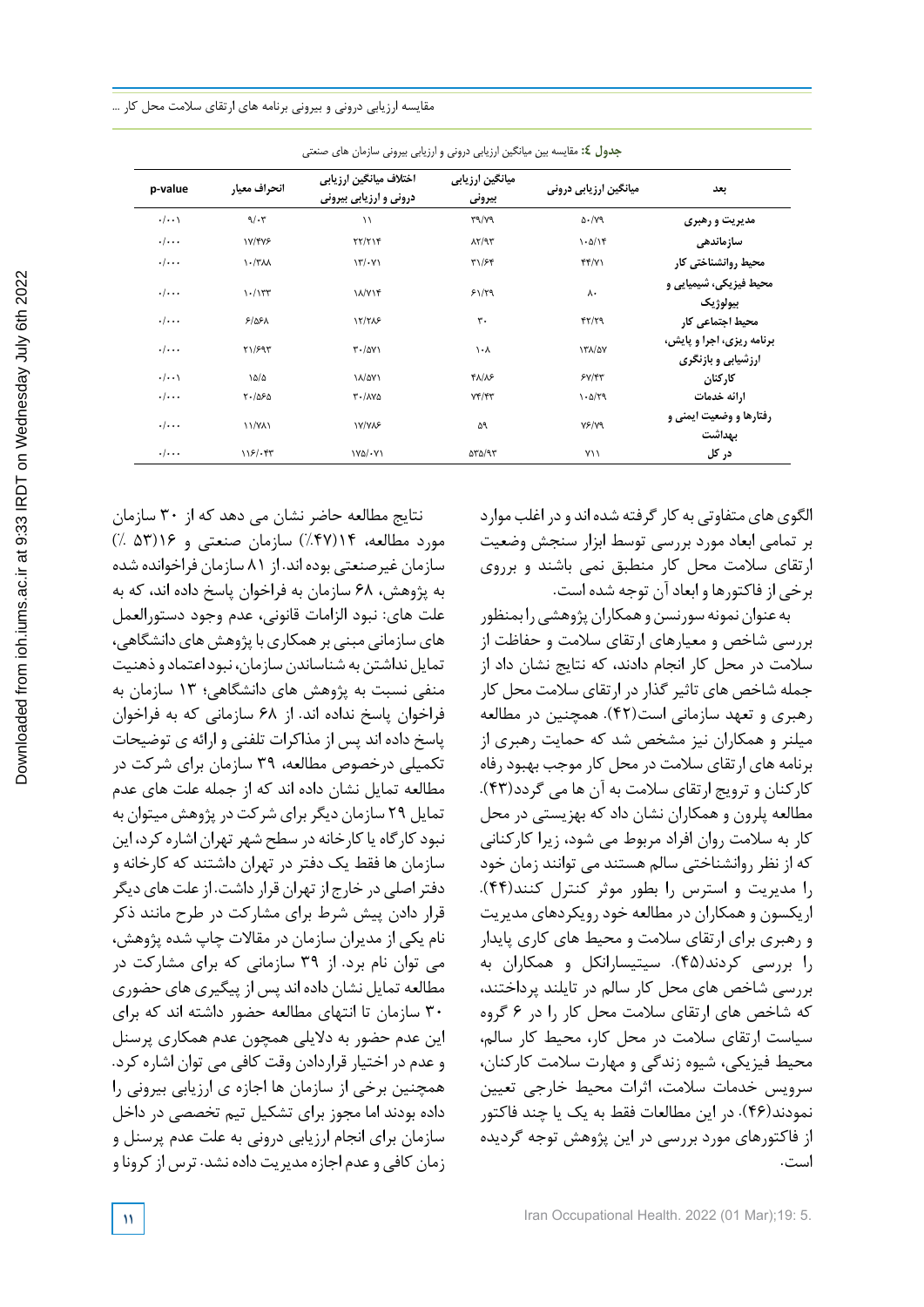عوض شدن مدیری عامل از جمله علت های عدم همکاری سازمان ها در پژوهش می باشد.

در مطالعه ای که توسطیاراحمدی وهمکاران در سال ۹۹ انجام شد، مشخص گردید که درصد زیادی از تحقیقات در زمینۀ HSE به ارزیابی و بررسی ایمنی شغلی پرداخته است. ارزیابی ایمنی شغلی به مطالعات HSE محدود نبوده؛ بلکه در پژوهش های انجام شده در حوزه های دیگر نیز صورت گرفته است(47). صدرا وهمکاران در تحقیقی با عنوان اولویت های پژوهشی سالمت شغلی در مالزی انجام دادند، نشان داد که بررسی مواد خطرناك شیمیایی و حوادث کار در محل کار اولویت بالایی داشت(۴۸). نتایج مطالعه ما نشان داده است که در سازمان های صنعتی توسط ارزیابی درونی بعد رفتارها و وضعیت ایمنی و بهداشت بیشترین امتیاز و بعد محیط روانشناختی کار کمترین امتیاز کسب شده را دارا می باشد. که این نشان دهنده توجه بیشتر برنامه های سالمت در محل کار به حوزه های ایمنی و بهداشتی است و حوزه های دیگر ارتقای سالمت کمتر مورد توجه دست اندرکاران سالمت سازمان ها قراردارد.

در سازمان های غیر صنعتی توسط ارزیابی درونی بعد رفتارها و وضعیت ایمنی و بهداشت کمترین امتیاز و بعد محیط اجتماعی کار بیشترین امتیاز کسب شده را دارد. در سازمان های غیر صنعتی توسط ارزیابی بیرونی ابعاد محیط روانشناختی کار و ارایه خدمات کمترین امتیاز کسب شده و بعد محیط فیزیکی، شیمیایی و بیولوژیک بیشترین امتیاز کسب شده را را دارد. در سازمان های صنعتی توسط ارزیابی بیرونی بعد محیط روانشناختی کار کمترین امتیاز کسب شده و بعد سازماندهی بیشترین امتیاز کسب شده را دارد. همچنین در پژوهشی با عنوان تبیین و طراحی ابزار سنجش وضعیت ارتقای سالمت محیط کار در ایران، و اعتبار سنجی و بکارگیری آن که توسط مطلبی در سال 1395و در پایلوت ابزار سنجش وضعیت ارتقای سلامت انجام شد، نتایج بدست آمده نشان داد که بعد محیط فیزیکی، شیمیایی و بیولوژیک بیشترین امتیاز و ابعاد محیط روانشناختی کار؛ برنامه ریزی، اجرا و پایش، بازنگری و ارزشیابی؛ رفتارها و وضعیت ایمنی بهداشت کمترین امتیاز را در ارزیابی به وسیله محقق کسب کرده است(41). برخی از سازمان های مشارکت کننده در انجام ارزیابی به روش درونی و توسط تیم تخصصی سازمان، به سازمان خود امتیازی باالتر یا پایین تر از سطح واقعی اختصاص داده بودند که این امر بنظر می رسد به علت هاییهمچون آشنا نبودن بامفاهیم بکاررفته

در ابزار سنجش وضعیت ارتقای سالمت محل کار، عدم اختصاص دادن زمان کافی به انجام ارزیابی سازمان، عدم همکاری بین بخش های مختلف سازمان، ترس از مورد بازخواست قرارگرفتن توسط مدیریت، تکمیل ابزار توسط افراد یا فردی که به سازمان خود تسلط کامل نداشته است، باشد.

در بررسی یافته ها این نکته مشخص می گردد که هیچ یک از 30 سازمان مشارکت کننده در پژوهش نمره کامل 850(%100) را از ارزیابی درونی و بیرونی کسب نکرده اند. در 30 سازمان موردمطالعه حداقل نمرهکسب شده توسط سازمان ها به وسیله ی ارزیابی درونی 174 و به وسیله ی ارزیابی بیرونی 306 است و حداکثر نمره کسب شده به وسیله ی ارزیابی درونی 834 و به وسیله ارزیابی بیرونی 637 می باشد. با توجه به اینکه میانگین ارزیابی درونی وضعیت ارتقای سالمت محل کار 620/93 و میانگین ارزیابی بیرونی وضعیت ارتقای سالمت محل کار 516/3 است، می توان اذعان داشت علیرغم شرایط اقتصادی حاکم بر کشور، کمبود منابع مالی در دسترس برای مدیران، توجه مطلق به سودآوری حداکثری، عدم بکارگیری نیروهای متخصص و آموزش دیده؛ توجه به امر ارتقای سالمت محل کار و تالش برای آن از اولویت های سازمان ها بشمار می رود.

نتایج این مطالعه نشان می دهد که اختالف بین میانگین ارزیابی درونی و بیرونی در 30 سازمان مورد مطالعه معنادار می باشد. همچنین اختالف بین میانگین ارزیابی درونی و ارزیابی بیرونی در سازمان های صنعتی معنادار است. اختالف بین میانگین ارزیابی درونی و ارزیابی بیرونی در سازمان های غیرصنعتی معنادار نیست. در بررسی تک تک ابعاد مورد بررسی توسط ابزار سنجش وضعیت ارتقای سالمت محل کار، اختالف میانگین بین ارزیابی درونی و ارزیابی بیرونی در 9 بعد ابزار سنجش وضعیت ارتقای سالمت محل کاردر سازمان های صنعتی معنادار می باشد. تنها دو بعد محیط اجتماعی کار و ارایه خدمات دارای اختالف میانگین معنادار بین ارزیابی درونی و ارزیابی بیرونی در سازمان های غیرصنعتی است و بقیه ابعاداختالف میانگین معناداری بین ارزیابی درونی و ارزیابی بیرونی ندارند. اختالف معنادار بین ارزیابی درونی و بیرونی نشان می دهد که دست اندرکاران حوزه ی سالمت سازمان ها نسبت به مفاهیم ارتقای سالمت اطالعات الزم را ندارند، همچنین می توان اذعان داشت در ارزیابی های سازمانی، اغلب مسئوالن مربوطه درصدد نشان دادن وضعیت عملکرد سازمان خود باالتر از سطح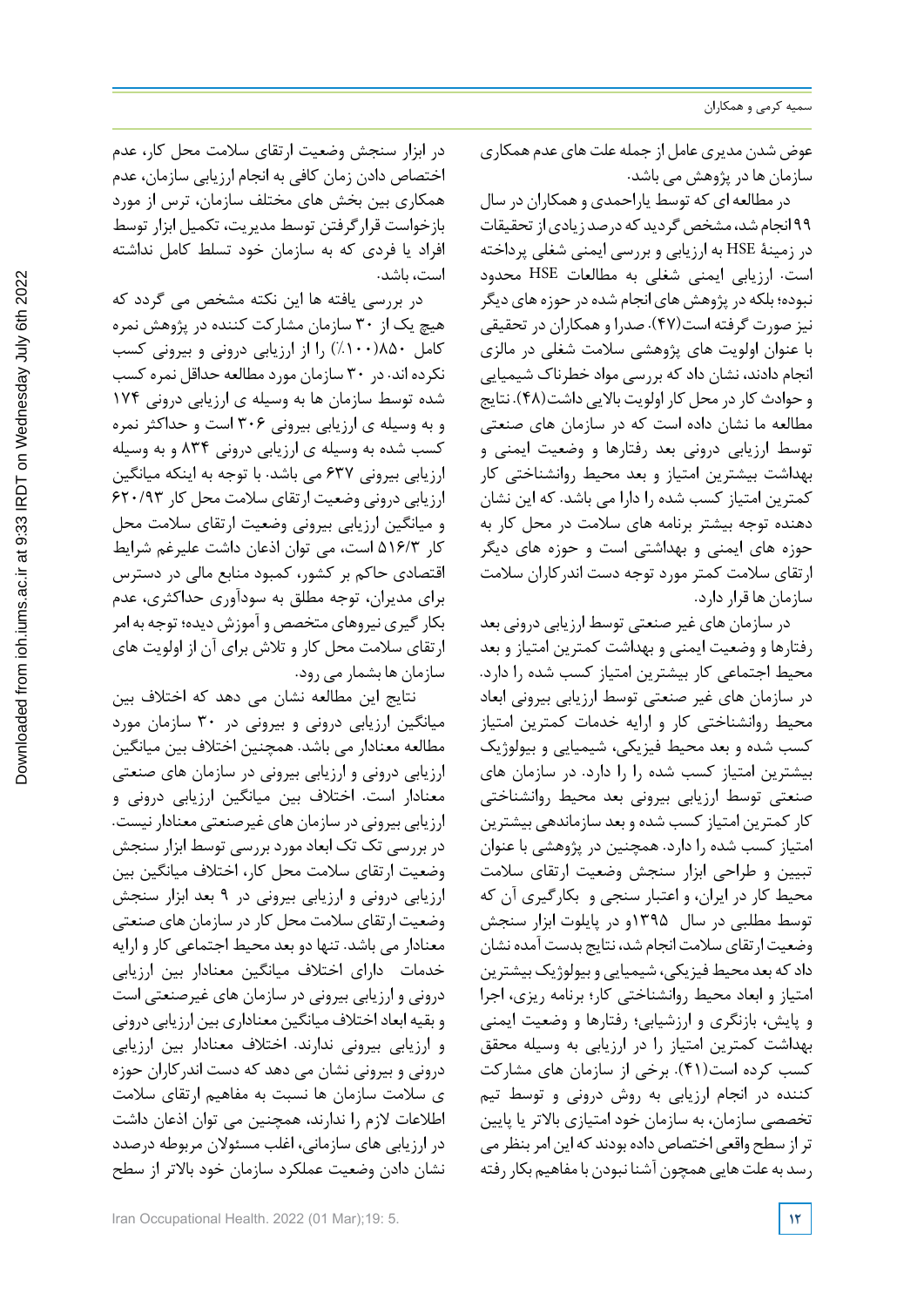واقعی آن هستند.

محدودیت های اصلی مطالعه این بود که برنامه های حوزه ی سالمت سازمان ها از رویکردهای ارتقای سالمت دور بوده، و الزاما تمام مستنداتی که سازمان ها برای ارزیابی ارایه می دهند، منطبق با خواسته های برنامه های ارتقای سالمت در محل کار نمی باشد. مشغله زیادپرسنل و به ویژه سطوح مدیریتی سازمان ها سبب شد در بر گزاری جلسات توجیهی محدودیت زمانی وجود داشته باشد. با توجه به نتایج بدست آمده پیشنهادمی گرددپژوهشگران عالقه مند به مطالعه در محل های کار، تحقیقات بعدی را برپیداکردن راه حل هایی برای افزایش مشارکت سازمان ها متمرکز نمایند. توصیه می گردد در پژوهش های بعدی با هدف ارزیابی بیرونی سازمان ها از لحاظ ارتقای سالمت محل کار، ارزیابی توسط افراد متفاوت و ترجیحا توسط یک گروه انجام و با یکدیگر مقایسه گردد. همچنین توصیه می گردد، محققان عالقه مند به موضوعات ارتقای سالمت در محل کار تحقیقات بعدی را برارزیابی وضعیت ار تقای سلامت از محل های کار مختلف و ارایه راهکارها به منظور بهبود وضعیت موجود متمرکز نمایند. محتواهای علمی و آموزشی برای هریک از مخاطبان سیاستگزار، مدیران اجرایی حوزه سالمت، مدیران اجرایی سازمان ها و همچنین کارکنان به منظور آشنایی آنان با مفاهیم و رویکردمحیط کار ارتقاءدهنده سالمت و ایجادیک درك مشترك از ارتقای سالمت در محیط کار تهیه شود. در سیاست ها، قوانین و مقررات حوزه سالمت محیط کار وزارت بهداشت و وزارت کار با توجه به رویکرد محیط کار ارتقاء دهنده سلامت بازنگری انجام شود.

نتیجه گیری

نتایج مطالعه حاضر نشان داده است که دست اندر کاران حوزه ی سالمت سازمان ها نسبت به مفاهیم ارتقای سالمت در محل کار اطالعات الزم را ندارند،همچنین می توان اذعان داشت در ارزیابی های سازمانی، اغلب مسئولان مربوطه درصدد نشان دادن وضعیت عملکرد سازمان خود باالتر از سطح واقعی آن می باشند. همچنین، برنامه های حوزه ی سالمت سازمان ها از رویکردهای ارتقای سالمت دور بوده، والزاما تمام مستنداتی که سازمان ها برای ارزیابی ارایه می دهند، منطبق با خواسته های برنامه های ارتقای سالمت در محل کار نمی باشد. در طراحی و اجرای برنامه های ارتقای سالمت در محل های های کار صنعتی الزم است به طراحی برنامه و آموزش مفاهیم ارتقای سالمت

در محل کار بیشترتوجه شودزیرا با توجه به نتایج مطالعه بنظر می رسد برخی از برنامه های سازمان های صنعتی مبتنی بر سالمت نیست. با این حال که سازمان های غیرصنعتی مفاهیم ارتقای سالمت را بیشتر می شناسند اما این سازمان ها نیز در دو بعد محیط اجتماعی کار و ارائه ی خدمات نیاز بیشتری به طراحی مداخله و آموزش مفاهیم ارتقای سالمت در محل کار دارند. برنامه ریزی و انجام مداخالت سالمت با رویکردهای ارتقای سالمت در محل های کار ضمن داشتن کارکنان سالم و توانمند، گام موثری در جهت حرکت به سوی سازمان های پویا، سالم، فعال و پایدار برداشته می شود.

# تشکرو قدردانی

این مقاله حاصل پایان نامه ارشد با عنوان بررسی مقایسه ای ارزیابی درونی و بیرونی وضعیت ارتقای سالمت محیط کار و طراحی مداخله آموزشی به منظور بهبود فرآیند ارزیابی در سازمان های داوطلب شهر تهران می باشد که در سال 1398 و در دانشگاه علوم پزشکی تهران با کد اخالق .1398.125REC.SPH.TUMS.IR تصویب گردید. بدین وسیله از مسئوالن این دانشگاه و مرکز تحقیقات بهداشت کار دانشگاه علوم پزشکی ایران و همچنین مسئوالن و دست اندرکاران حوزه ی سالمت سازمان های مشارکت کننده در این مطالعه تقدیر و تشکر می شود.

## REFERENCES

- 1. Rongen A, Robroek SJ, van Lenthe FJ, Burdorf A. Workplace health promotion: a meta-analysis of effectiveness. American journal of preventive medicine. 2013;44(4):406-15.
- 2. shahba s, Nouri J, Barani S, Shahba S, Nourbakhsh SZ. Assessment of Occupational Hazards with Safety Approach In Concentrative Unit of Sirjan Gol-E-Gohar Iron Company Using Job Safety Analysis. Journal of Environmental Science and Technology. 2017;19(5):103-10. [Persian]
- 3. ENWHP. The Luxembourg Declaration on Workplace Health Promotion in the European Union.Available online: https://www.enwhp.org/ resources/toolip/doc/2018/05/04/luxembourg\_declaration.pdf.
- 4. Williden M, Schofield G, Duncan S. Establishing links between health and productivity in the New Zealand workforce. Journal of occupational and environmental medicine. 2012;54(5):545-50.
- 5. Wadsworth EJK, Simpson SA, Moss SC, Smith AP. The Bristol Stress and Health Study: accidents, minor injuries and cognitive failures at work. Occupational Medicine. 2003;53(6):392-7.
- 6. Afrashtehfard M, Nassiri P. Investigating health effect of job-related pollution in prefabricated gypsum wall manufacturing industry on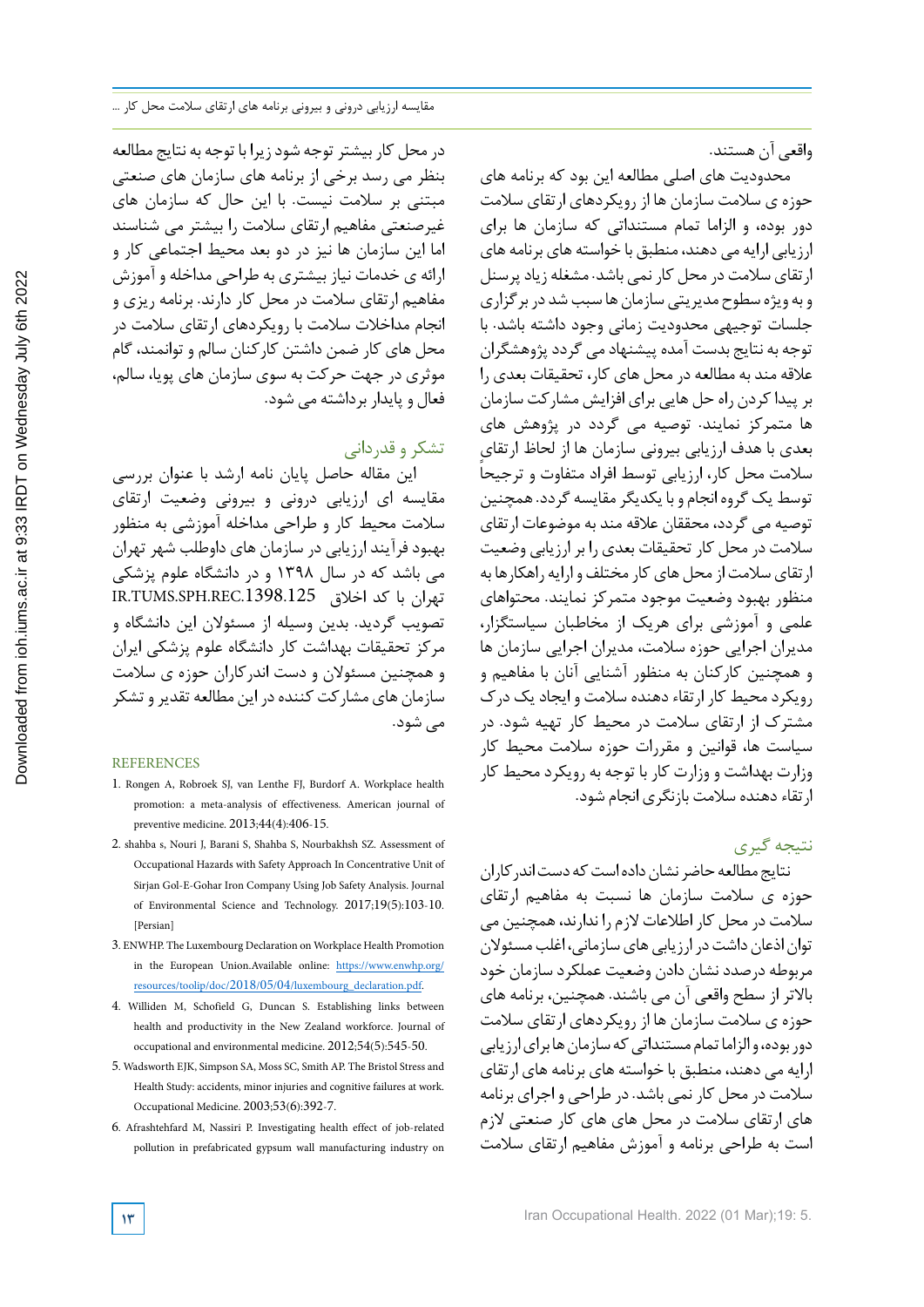Khodayari M. Determination of effective risk factors in incidence of occupational accidents in one of the large metal industries, Arak (2005-2007). Iran Occupational Health.96-89:(4)9;2012. [Persian]

- 24. Khodaei M, Eraghi M, Eghtesadi A. Evaluation of work-related accidents in Sari forests exploitation workers. Occupational Medicine Quarterly Journal. 2013;5(2):9-19. [Persian]
- 25. alizadeh ss, NOJOMI S, rasoulzadeh y, ZARRANEJAD A, VARMAZYAR S, ABBASI M. A comprehensive review of studies of occupational accidents since the beginning of 1380 to the end of 1393 in Iran: A systematic review. Iran Occupational Health Journal. 2017;14(1):93-113. [Persian]
- 26. Raznahan F, Taghipour S. The impact of extraversion, responsibility and perceived working pressure on creating of occupational accidents: (case study of Iranian gas company). Iran Occupational Health Journal. 2017;14(3):13-25. [Persian]
- 27. Organization WH. Ottawa Charter for Health Promotion. Geneva: World Health Organization; 1986. 2009.
- 28. Robroek SJ, van den Berg TI, Plat JF, Burdorf A. The role of obesity and lifestyle behaviours in a productive workforce. Occupational and environmental medicine. 2011;68(2):134-9.
- 29. Laing SS, Hannon PA, Williams B, Harris JR, Talburt A, Kimpe S. Increasing evidence-based workplace health promotion best practices in small and low-wage companies, Mason County, Washington, 2009. Preventing chronic disease. 2012;9.
- 30. Jafari MJ, Sadighzadeh A, Sarsangi v, Zaeri F, Zarei E. Development and Psychometrics of "Safety Climate Assessment Questionnaire&quot. Journal of Safety Promotion and Injury Prevention. 2013;1(3):123-33. [Persian]
- 31. Damari B, Almadani SH, Hajebi A, Salehi Shahrabi N. Promoting Mental Health in Workplaces of Iran; Reviewing Present Status and Future Approaches. Iranian Journal of Psychiatry and Clinical Psychology. 2019;25(2):122-35. [Persian]
- 32. Eng J, Moy F, Bulgiba A. Impact of a workplace health promotion program on employees' blood pressure in a public university. PloS one. 2016;11(2):e0148307.
- 33. Jung H, Lee B, Lee J-E, Kwon Y-H, Song H. Efficacy of a programme for workers with metabolic syndrome based on an e-health system in the workplace: a pilot study. Journal of telemedicine and telecare. 2012;18(6):339-43.
- 34. Jarman L, Martin A, Venn A, Otahal P, Sanderson K. Does workplace health promotion contribute to job stress reduction? Three-year findings from Partnering Healthy@ Work. BMC public health. 2015;15(1):1293.
- 35. LoeppkeR, Nicholson S, Taitel M, Sweeney M, Haufle V, KesslerRC. The impact of an integrated population health enhancement and disease management program on employee health risk, health conditions, and productivity. Population health management. 2008;11(6):287-96.
- 36. Cancelliere C, Cassidy JD, Ammendolia C, Côté P. Areworkplace health promotion programs effective at improving presenteeism in workers? A systematic review and best evidence synthesis of the literature. BMC public health. 2011;11(1):395.

the employees and proposing HSE management strategies. Human & Environment. 2019;17(3):1-14. [Persian]

- 7. Rezaei M-S, Golbabaei F, Behzadi MH. Assessing the healthcare Workers' Knowledge, Attitude, and Practice toward Health, Safety, and Environment in an Educational Hospital Affiliated by Iran University of Medical Sciences (2012-2013). Journal of Environmental Science and Technology. 2017;1955-347:(4). [Persian]
- 8. Jafari MJ, Sadighzadeh A, Sarsangi v, Zaeri F, Zarei E. Development and Psychometrics of "Safety Climate Assessment Questionnaire&quot.\_\_ journal of safety promotion and injury prevention.33-123:(3)1;2013. [Persian]
- 9. Organization WH. Healthy workplaces: a model for action: for employers, workers, policy-makers and practitioners. 2010.
- 10. Motallebi M, Ghazi Mirsaeid A. Rafifar Sh. A comprehensive model of evaluating and improving the health and safety of the workplace (healthy work model): indicators and metrics Tehran: Mezrab. 2012. [Persian]
- 11. Partanen T, Johansson M, Ahrens W, Sala M, Wesseling C, Boffetta P, et al. Assessment of feasibility of workplace health promotion. Preventive medicine. 2002;35(3):232-40.
- 12. Shain M, Kramer D. Health promotion in the workplace: framing the concept; reviewing the evidence. Occupational and environmental medicine. 2004;61(7):643-8.
- 13. Tones K, Tilford S. Health promotion: effectiveness, efficiency and equity: Nelson Thornes; 2001.
- 14. Ammendolia C, Côté P, Cancelliere C, Cassidy JD, Hartvigsen J, Boyle E, et al. Healthy and productive workers: using intervention mapping to design a workplace health promotion and wellness program to improve presenteeism. BMC Public Health. 2016;16(1):1190.
- 15. Smith BJ, Tang KC, Nutbeam D. WHO health promotion glossary: new terms. Health promotion international. 2006;21(4):340-5.
- 16. Guest C, Ricciardi W, Kawachi I, Lang I. Oxford handbook of public health practice: OUP Oxford; 2013.
- 17. Fitzpatrick JL. Program evaluationalternative approaches and practical guidelines2011.
- 18. Nevo D. The dialog between internal and external evaluation. New Directions for Evaluation. 2018;2018(157):57-60.
- 19. Tabrizi JS, Gharibi F, Pirahary S. Developing of national accreditation model for rural health centers in Iran health system. Iranian journal of public health. 2013;42(12):1438. [Persian]
- 20. Jamshidi E, Shahandeh K, Motalebi Ghaen M, Rajabi F, Moradi A. Indigenization of healthy workplace model of World Health Organization: a participatory approach. Iranian Journal of Health Education and Health Promotion. 2018;6(1):80-94. [Persian]
- 21. World Health Organization. Constitution of the World Health Organisation 1946. Available from: http://apps.who.int/gb/bd/PDF/ bd47/EN/constitutio n-en.pdf?ua=1.
- 22. Jahed A, Nikoomaram H, Ghaffari F. Analysis of the causes affecting the occurrence of occupational accidents in fly-in / fly-out workers of a gas pipelinedispatching project. Journal of Health and Safety at Work. 2020;10(3):212-26. [Persian]
- 23. Ghamari F, Mohammadfam I, Mohammadbeigi A, Ebrahimi H,